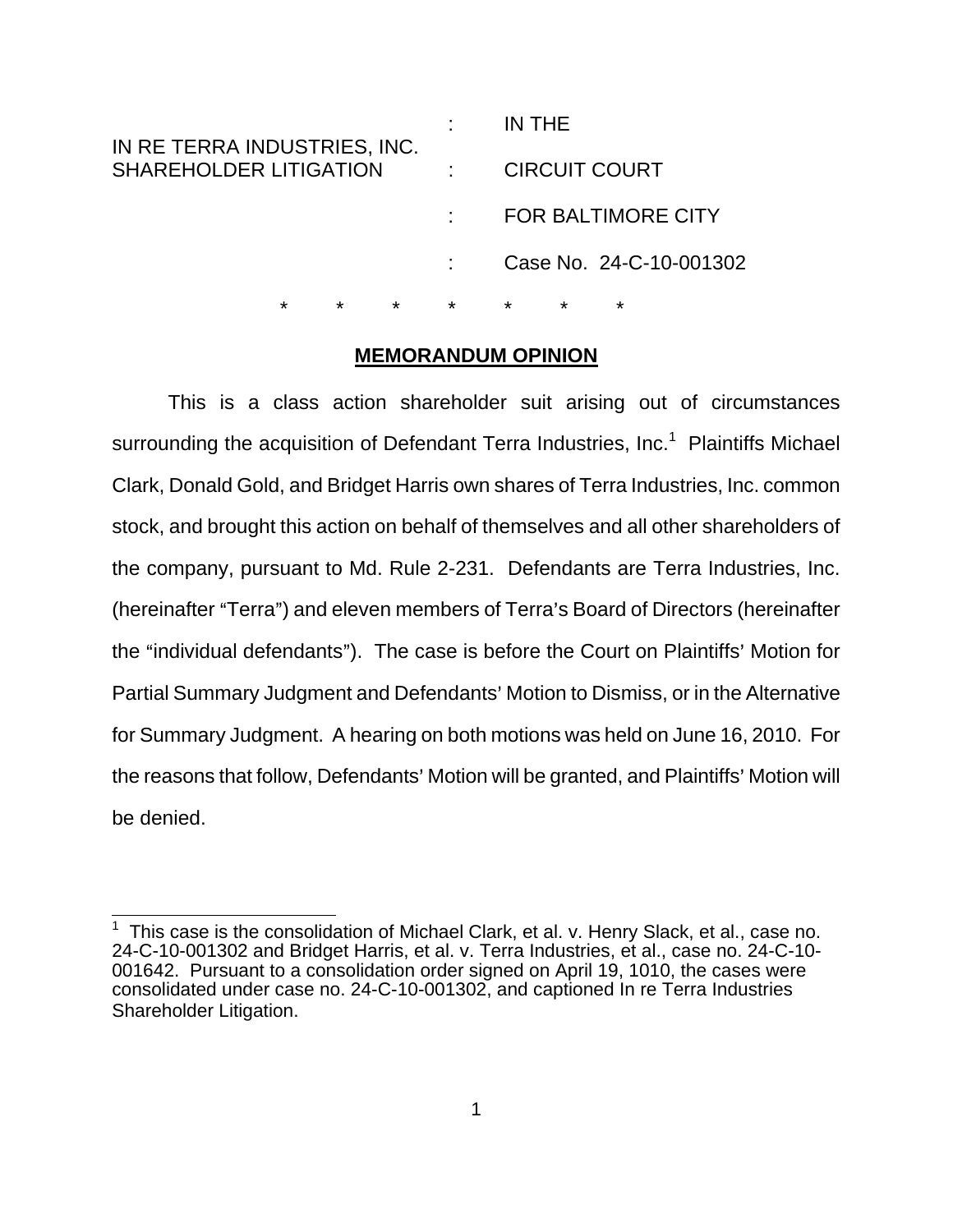#### CF Industries Initial Efforts to Acquire Terra

Terra was a leading producer and marketer of nitrogen products, incorporated in Maryland and headquartered in Sioux City, Iowa. Beginning in January of 2009, CF Industries, a Terra competitor, made a series of unsolicited bids in an attempt to take over Terra. CF's first unsolicited bid for Terra, which was announced on January 15, 2009, proposed that CF would acquire all of the outstanding shares of Terra common stock at a fixed exchange ratio of 0.4235 CF shares for each Terra common share. The cash value of the offer was approximately \$20.00 per share; during December of 2008, Terra's stock traded between approximately \$12.00 and \$17.00 per share. The January 2009 proposal valued Terra at \$2.1 billion. That bid was rejected by the Terra Board as inadequate. CF continued to make unsolicited bids for Terra throughout 2009, all of which were rejected by Terra's Board. On November 1, 2009, CF announced another offer of \$32.00 in cash and 0.1034 of a share of CF stock for each Terra share. The November offer had a value of \$40.61 per share, based upon CF's most recent closing price, but that value included a \$7.50 cash dividend payment that Terra had announced in October of 2009, to be paid December 11, 2009. Thus, the net value of that proposal was \$33.11 per share.

On September 28, 2009, as part of its effort to acquire Terra, CF purchased approximately 7% of Terra's stock on the open market, and nominated a slate of three to the Terra Board. At the November 2009 annual meeting, CF's three nominees were successfully elected as Terra directors. On December 4, 2009, CF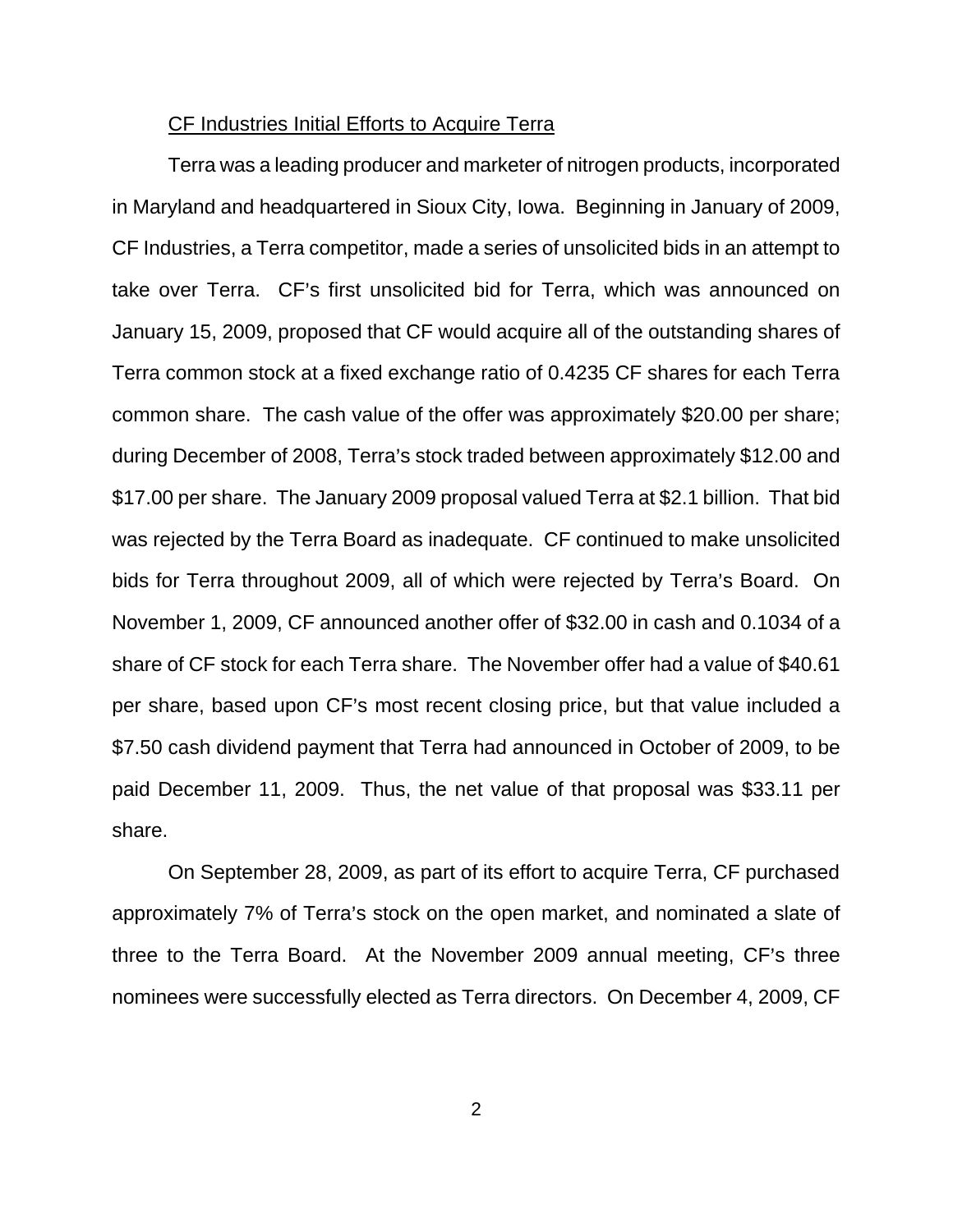made another offer, which consisted of \$36.75 in cash and 0.1034 of a share of CF per share of Terra. The December offer also included the \$7.50 cash dividend and had a net value of \$38.41 per Terra share. During discussions with Terra representatives about that offer, CF representatives stated that this proposal was CF's "all in value" and that it had at most "nickels and quarters" left to offer. The December offer was unanimously rejected on December 13, 2009, by Terra's Board, which by then included the three directors who had been nominated by CF. On December 15, 2009, CF issued a press release announcing that it would allow financing commitments for an acquisition of Terra to expire on December 31, 2009.

On January 4, 2009, CF representatives contacted Terra representatives to request information that was reviewed by the Terra Board in connection with it's decision to reject CF's December 2009 offer. A few days later, Terra declined to provide CF with the information. According to a CF press release issued several months later, the admissibility of which is challenged by Defendants, Defendants also told CF in January that Terra was not for sale. On January 14, 2010, CF announced that it had withdrawn its offer to acquire Terra and was no longer pursuing the acquisition.

### Yara Efforts to Acquire Terra

Throughout 2009, while CF was making bids for acquisition of Terra, representatives of Terra were also gauging other potential interests in acquiring Terra. As early as June of 2008, Yara International ASA ("Yara") had indicated an interest in acquiring Terra, but there was no meaningful follow up until the January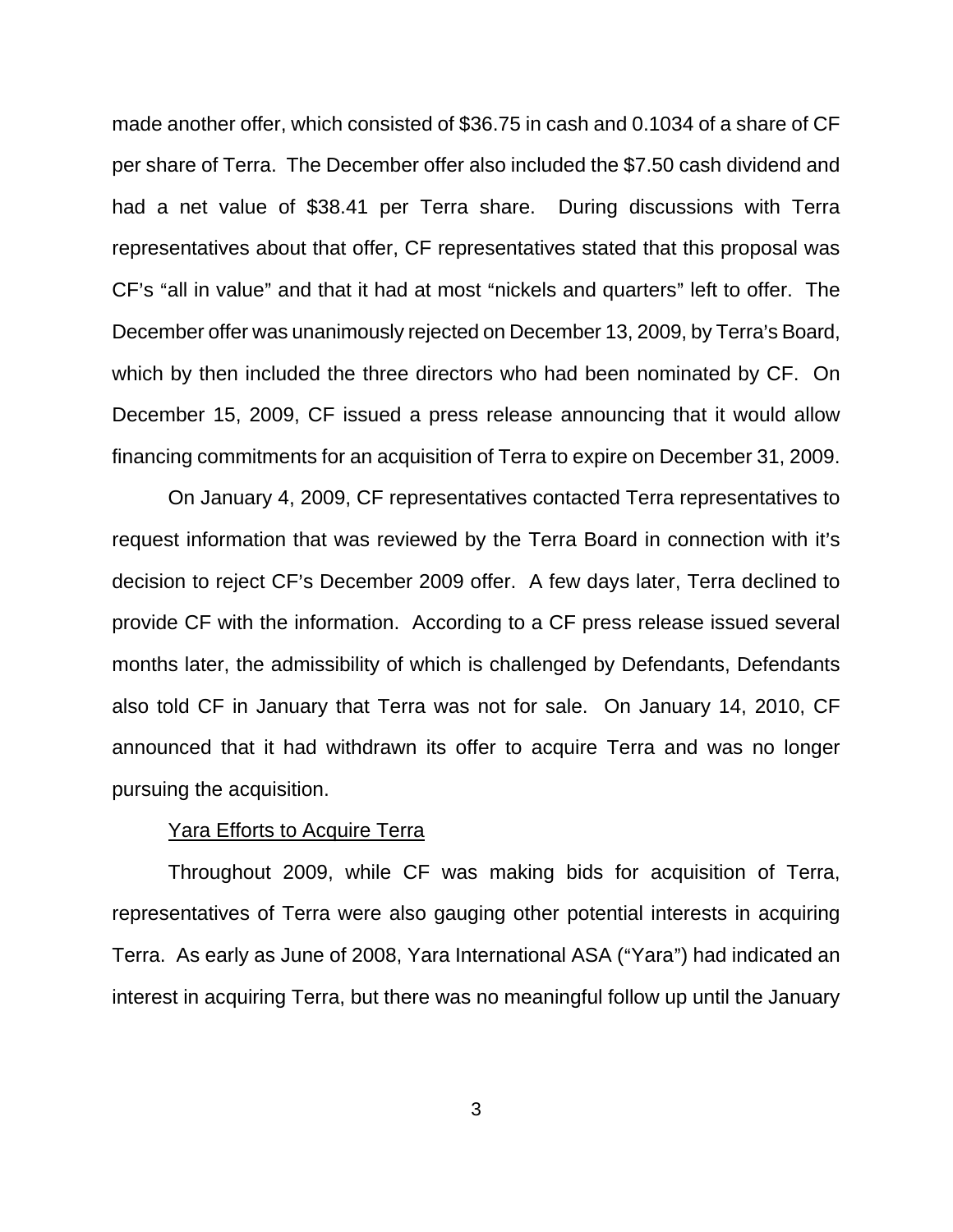2009 announcement of CF's initial acquisition bid. At that time, Yara contacted the CEO of Terra, Michael Bennett, to indicate its continued interest in Terra. Throughout 2009, Terra's CEO also engaged in conversations with the CEOs of several other companies, to measure their interest in an acquisition of Terra, and signed confidentiality agreements with two of those companies.

At meetings between Yara officials and Terra's CEO on November 3, 2009 and December 1, 2009, Yara continued to indicate its interest in acquiring Terra. On December 17, 2009, after Terra rejected the December CF bid, Terra and Yara executed a confidentiality agreement, which was subsequently amended on February 6, 2010. On January 8, 2010, Yara informed Terra that it would negotiate with Terra, provided that Terra commit to negotiate exclusively with Yara for thirty days and maintain absolute confidentiality during the exclusivity period. $2^2$ 

On February 15, 2010, Terra issued a press release announcing an agreement with Yara, pursuant to which Yara would acquire all the outstanding shares of Terra common stock for \$41.10 per share. Terra's Board unanimously approved the Yara merger, which was valued at approximately \$4.1 billion. Terra's Board prepared a draft proxy statement recommending that shareholders approve the merger. The Yara merger agreement contained a "no-shop" provision and a provision for a \$123 million termination fee if either party breached the agreement.

 $\frac{1}{2}$  This was during the same time period that Terra refused to provide CF with information on why it had rejected CF's December proposal and the same time period that Terra allegedly told CF that Terra was not for sale.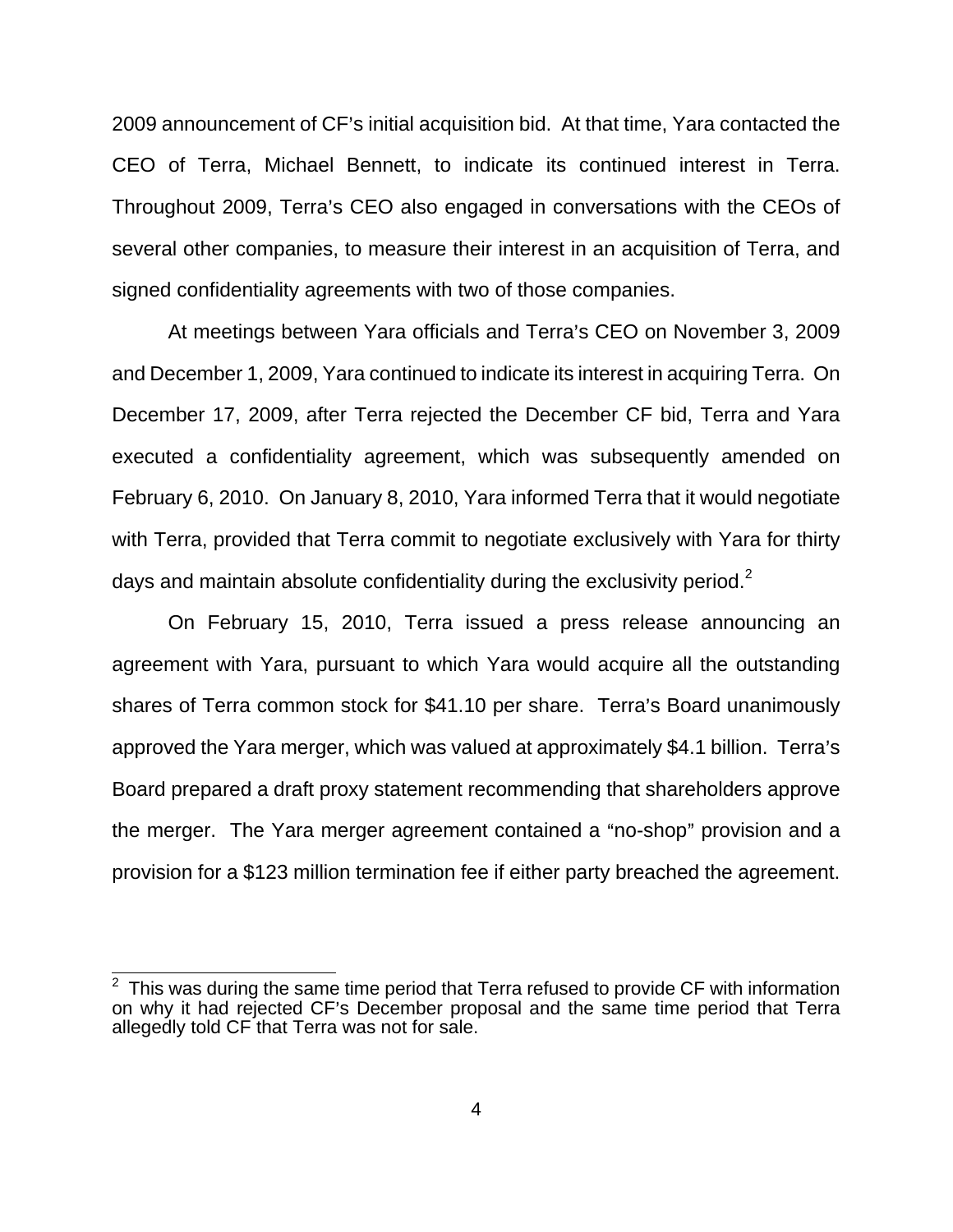#### CF Makes the Winning Bid

On March 2, 2010, following the announcement of the merger between Yara and Terra, CF announced an offer to acquire Terra for \$37.15 in cash and 0.0953 of a share of CF stock for each share of Terra. In its press release announcing the offer, CF stated that the offer had a total value of \$47.40 per share based upon CF's closing price on March 1, 2010. Terra's Board unanimously voted to accept CF's offer and terminate the Yara agreement, subject to Yara's right to match or beat the CF offer. Yara declined to match the CF offer, and on March 11, 2010, the Terra Board voted unanimously to approve the CF merger agreement and recommend it to Terra stockholders. On March 12, 2010, Terra notified Yara and CF of its decision and executed the CF merger agreement. Terra and CF issued a joint press release announcing the merger. CF paid the \$123 million termination fee to Yara on behalf of Terra.

### The Lawsuits

Immediately after the announcement of the Yara merger, two putative Class Action Complaints - one on February 19, 2010 and one on February 22, 2010 were filed in the District Court of Iowa for Woodberry County against Terra, it's directors and some of its officers, Yara, and Yukon Merger Sub, Inc.<sup>3</sup> The two Maryland cases that were consolidated to form the instant action were filed on February 22, 2010 and March 1, 2010. All four cases were filed before the CF

<sup>&</sup>lt;u>3</u><br><sup>3</sup> Yukon Merger Sub, Inc., a Maryland Corporation, was created as a wholly owned subsidiary of Yara in order to acquire Terra.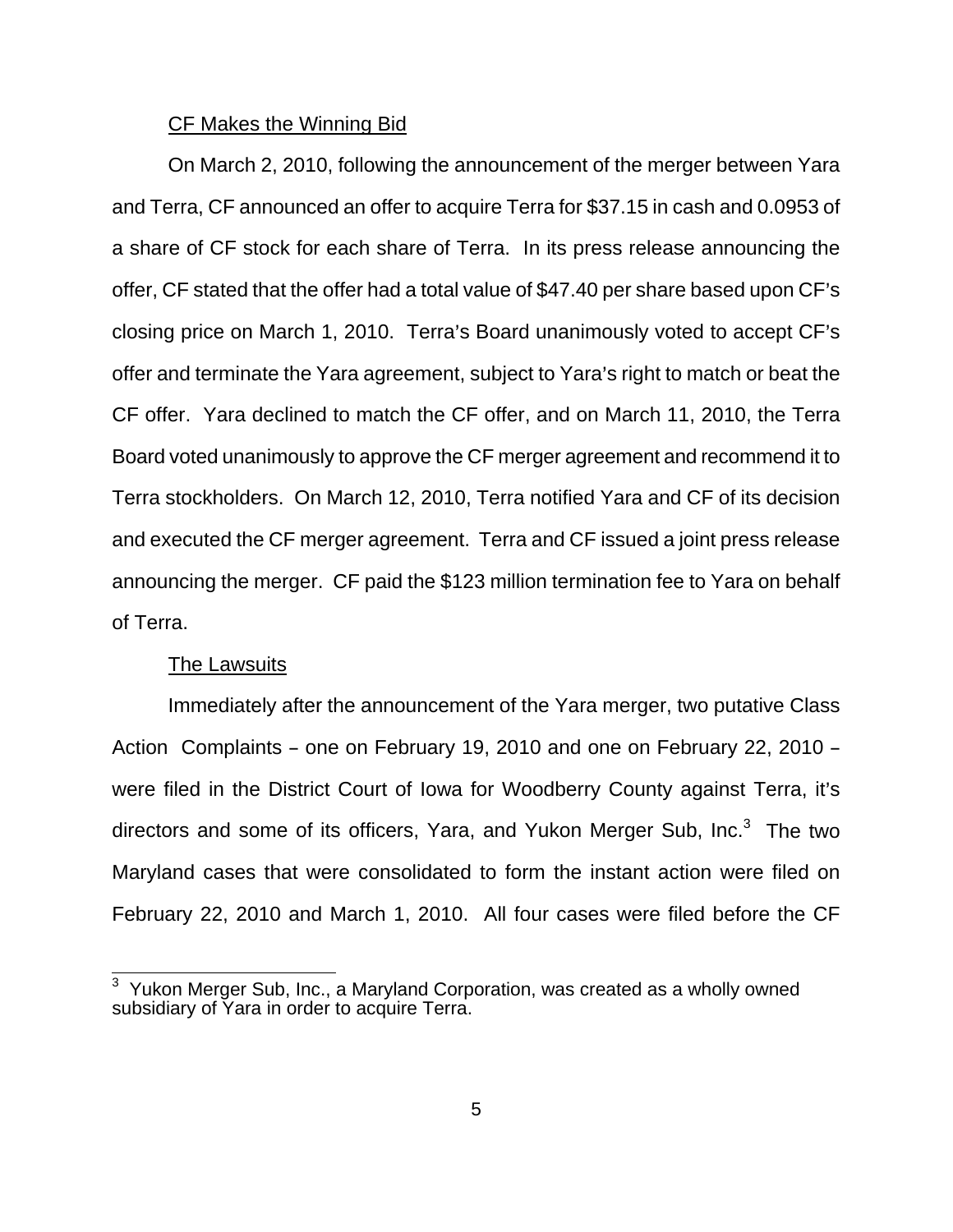winning bid and the initial complaints in each alleged that the consideration received by stockholders in connection with the Yara merger was inadequate, that the individual defendants breached fiduciary duties by approving the merger, and that Terra aided and abetted them in doing so. Plaintiffs in the Maryland actions alleged that Yara was the "favored merger partner" and that the provisions of the Yara merger agreement "impose[d] an excessive and disproportionate impediment to the Board's ability to entertain any other potentially superior alternative offer." The Maryland Complaints also alleged that the Yara deal was "lock[ed] up" and "all but ensure [d] that no competing offer will be forthcoming." Plaintiff Harris called the Yara merger a "*fait accompli*" that would "ensure no competing offers will emerge for the Company."

On March 11, 2010, Plaintiffs in the first filed Maryland action filed a Motion for an Ex Parte Temporary Restraining Order and/or Preliminary Injunction, seeking to prohibit CF from paying the Yara termination fee.<sup>4</sup> That motion was withdrawn on March 12, 2010, after the Terra Board voted to accept the CF offer. Also on March 11, 2010, Amended Class Action Complaints were filed in the two Maryland cases. On March 30, 2010, after the cases were consolidated,<sup>5</sup> Plaintiffs filed an Amended Consolidated Complaint with two counts, one for breach of fiduciary duty and one for attorneys' fees.

 $\overline{\phantom{a}}$ 

<sup>&</sup>lt;sup>4</sup>On the same day, a Motion for a Temporary Injunction Prohibiting Payment of Termination Fee was filed in one of the Iowa District Court cases.

 $5$  An order consolidating the cases was granted on March 23, 2010 but not filed until April 18, 2010.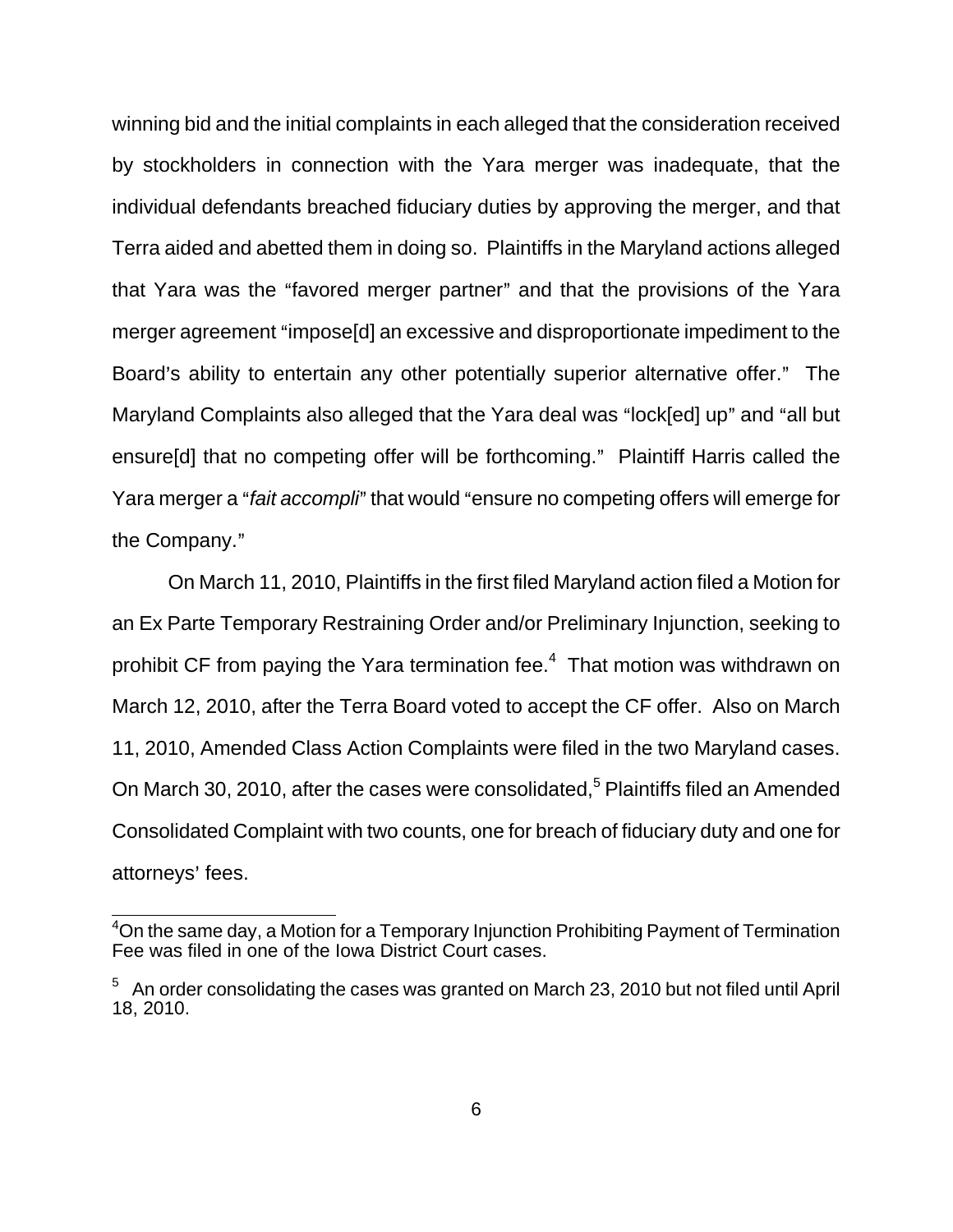Defendants' Motion to Dismiss, or in the Alternative, for Summary Judgment

Plaintiffs filed their Motion for Partial Summary Judgment at the same time that they filed the Amended Consolidated Complaint. On April 19, 2010, Defendants filed their Motion to Dismiss, or in the Alternative, for Summary Judgment. Defendants argue that they are entitled to dismissal or summary judgment for four reasons. First, Defendants assert that Plaintiffs have failed to state a claim for breach of fiduciary duty. Second, Defendants argue that even if Plaintiffs' allegations could support a claim for breach of fiduciary duty, Terra's corporate charter exculpates the individual defendants from damages liability. Third, Defendant Terra argues that the claim against it for breach of fiduciary duty is invalid because it did not owe any fiduciary duty to its stockholders. Fourth, Defendants argue that Plaintiffs' claim for attorneys fees must be dismissed because it is not a permissible stand alone claim. The crux of Plaintiffs' Motion for Partial Summary Judgment is that Defendants breached their fiduciary duty to maximize shareholder value. Because this is the reverse of Defendants' argument and is the same as Plaintiffs' response to Defendants' motion, it is not separately discussed.

Md. Rule 2-322 $(c)$  provides, in relevant part, that, "If, on a motion to dismiss for failure of the pleading to state a claim upon which relief can be granted, matters outside the pleading are presented to and not excluded by the court, the motion shall be treated as one for summary judgment and disposed of as provided in Rule 2-501, and all parties shall be given reasonable opportunity to present all material made pertinent to such a motion by Rule 2-501." With respect to the Motion to Dismiss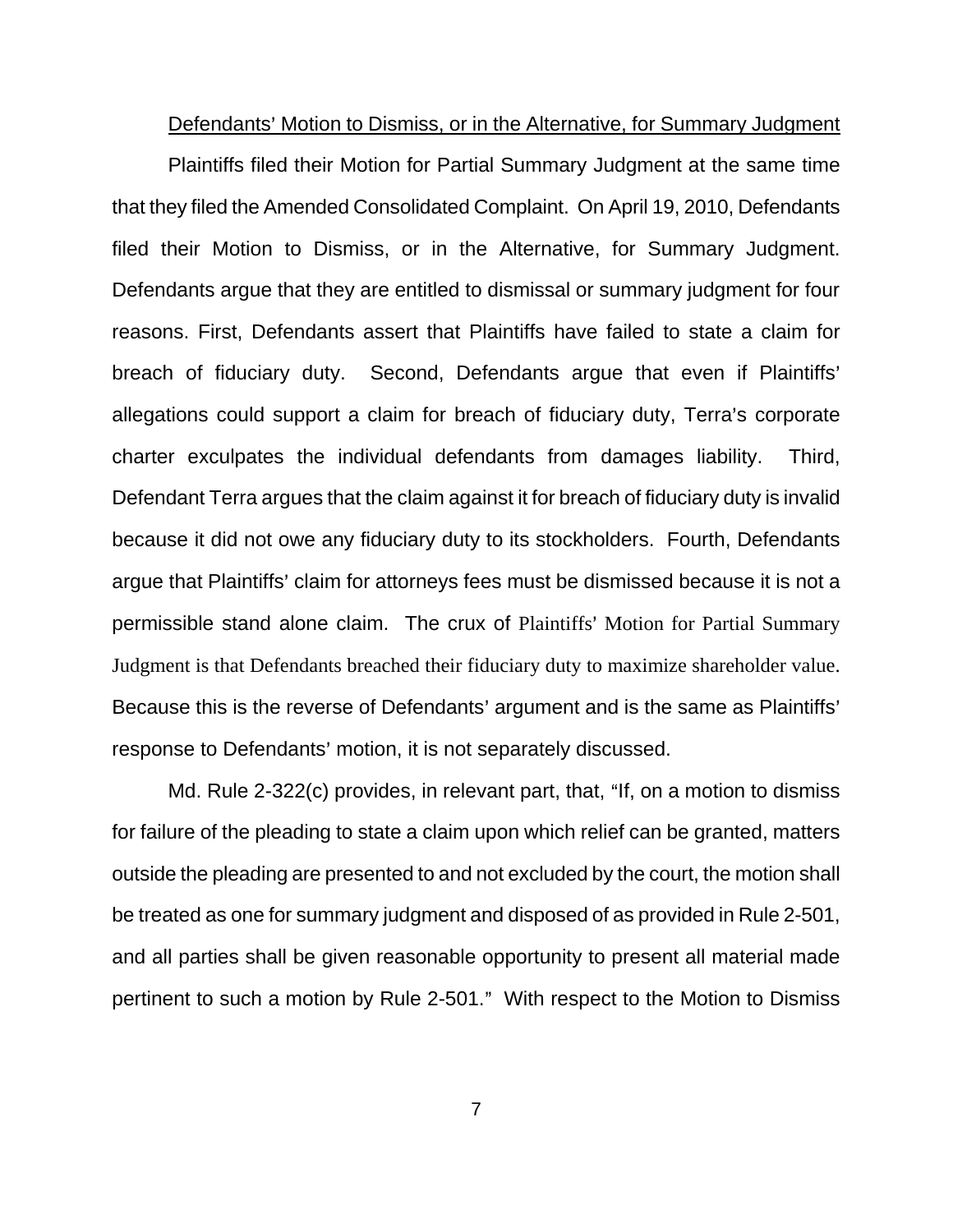Count I against the individual defendants, the Court has considered evidence outside of the complaint; therefore with respect to that claim, the motion is treated as a motion for summary judgment. As to the claim against Terra and Count II, the motion is treated as a motion to dismiss because only the complaint has been considered.

In considering a motion for summary judgment, "the court shall enter judgment in favor of or against the moving party if the motion and response show that there is no genuine dispute as to any material fact and that the party in whose favor judgment is entered is entitled to judgment as a matter of law." Md. Rule 2-501(f). "The threshold issue in a proper motion for summary judgment, therefore, is whether a significant factual dispute exists." Warner v. German, 100 Md. App. 512, 516 (1994). "A material fact is a fact the resolution of which will somehow affect the outcome of the case." King v. Bankerd, 303 Md. 98, 111 (1985). "Moreover, factual disputes, and the inferences reasonably to be drawn from the facts, are resolved in favor of the party opposing summary judgment and against the moving party." Rite *Aid Corp. v. Hagley*, 374 Md. 665, 684 (2003).

# The Exculpatory Clause in Terra's Charter Precludes a Damage Claim Against the Individual Defendants.

Defendants argue that even if they did breach their fiduciary duties to Plaintiffs, they are not liable for damages due to the operation of the exculpatory clause in Terra's charter. Plaintiffs argue that the exculpatory clause does not immunize the defendants from damages because it is inapplicable to circumstances involving a change of control transaction, and that even if it did apply, it does not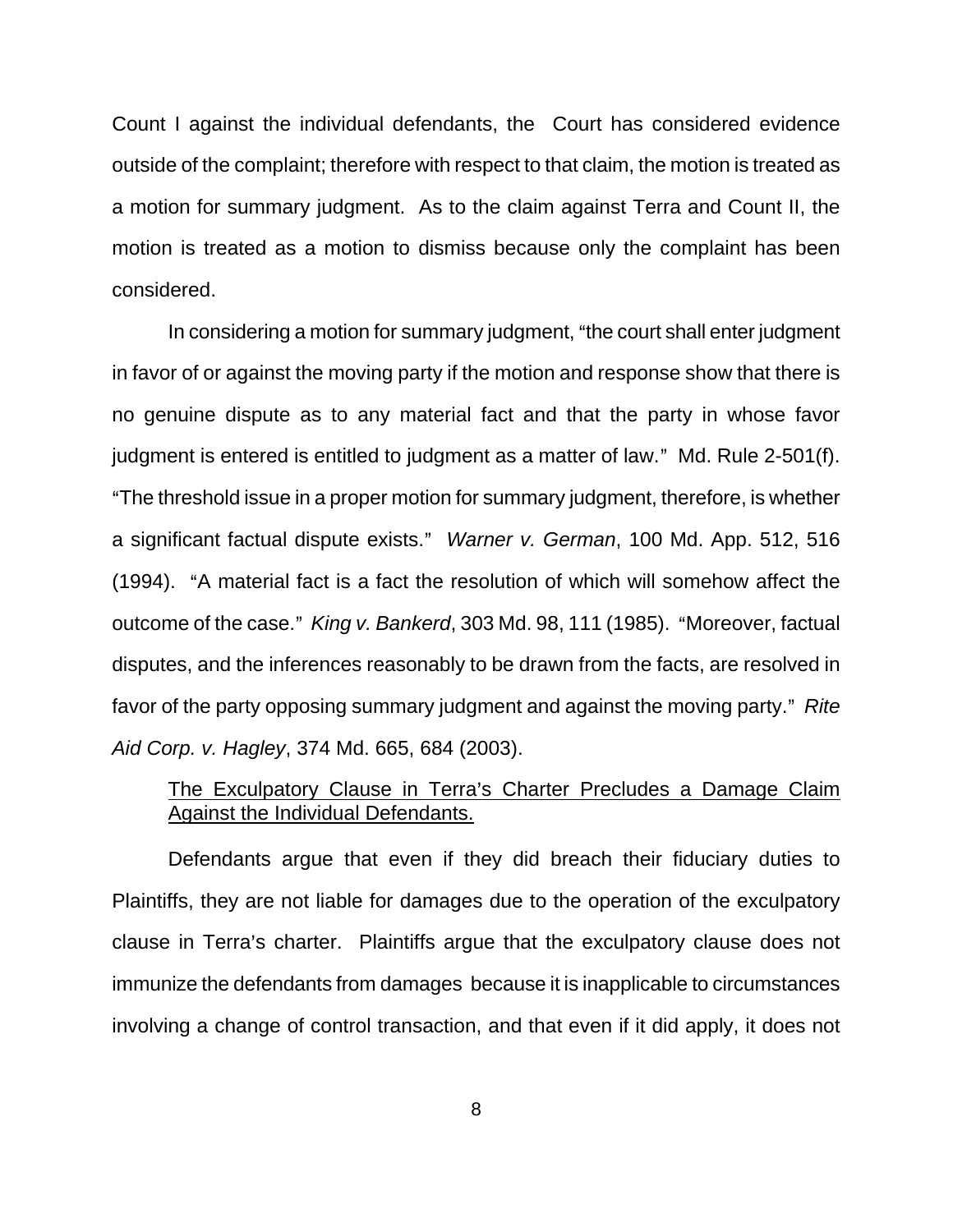immunize the individual defendants because Plaintiffs have pled facts demonstrating that Defendants engaged in active and deliberate dishonesty that is material to Plaintiffs' claims. Alternatively, Plaintiffs argue that, at most, the exculpatory clause provides an affirmative defense that Defendants may rely upon at trial. As explained below, the exculpatory clause is applicable, Plaintiffs have not pled facts of active and deliberate dishonesty, and the exculpatory clause may form the basis for granting a motion for summary judgment.

Terra's charter contains a provision which provides:

To the fullest extent permitted by statutory or decisional law. . . no director or officer of the Corporation shall be personally liable to the Corporation or its stockholders for money damages.

Section 2-405.2 of the Corporations and Associations Article of the Maryland Code provides that "the charter of a corporation may include any provision expanding or limiting the liability of its directors and officers to the corporation or its stockholders as described under \$5-418 of the Courts and Judicial Proceedings Article." Section 5-418(a) of the Courts and Judicial Proceedings Article of the Maryland Code

provides

The charter, . . . , of a Maryland corporation may include any provision expanding or limiting the liability of its directors and officers to the corporation or its stockholders for money damages, but may not include any provision that restricts or limits the liability of its directors or officers to the corporation or its stockholders:

> (2) To the extent that a judgment or other final adjudication adverse to the person is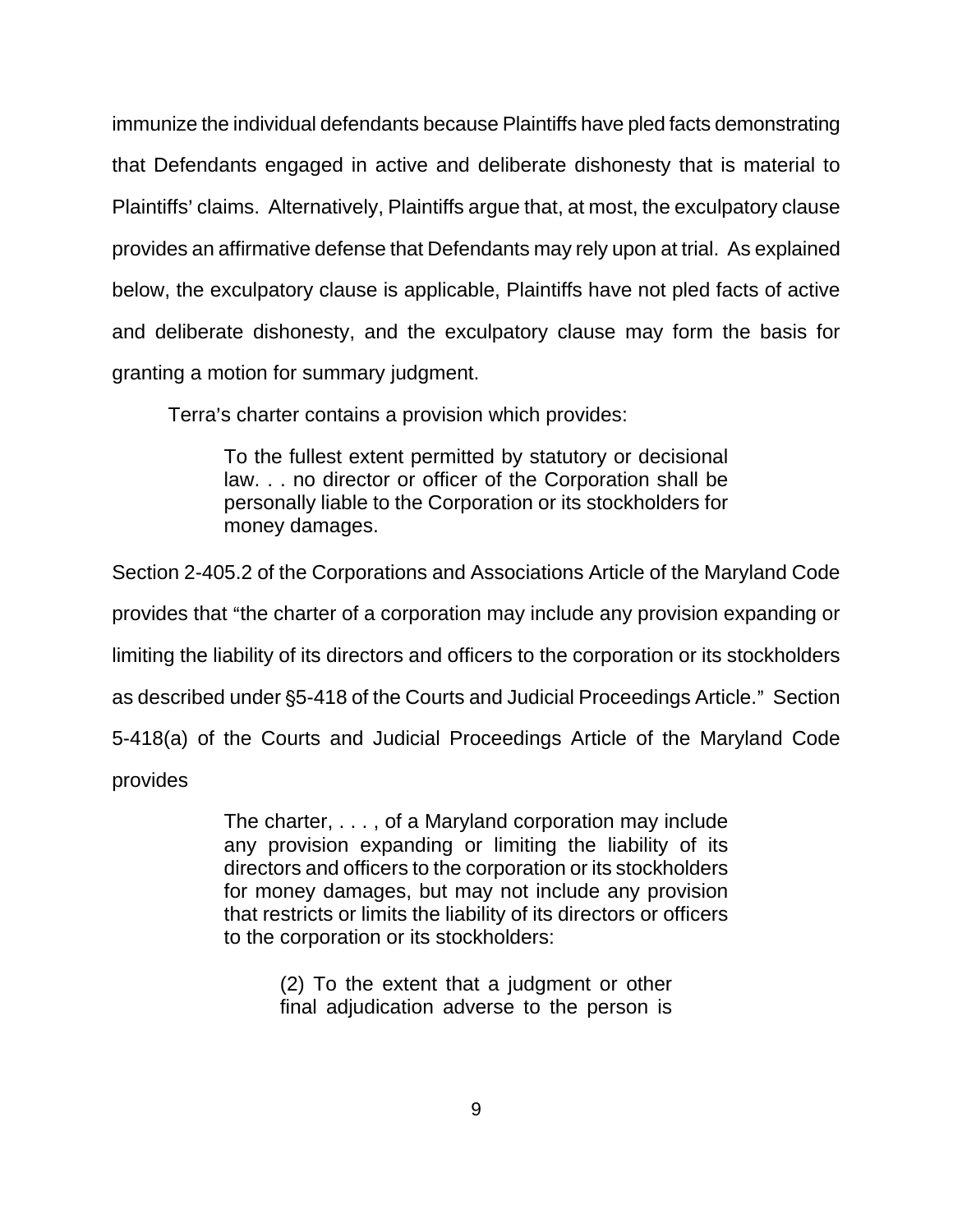entered in a proceeding based on a finding in the proceeding that the person's action, or failure to act, was the result of active and deliberate dishonesty and was material to the cause of action adjudicated in the proceeding;  $\ldots$ <sup>6</sup>

Defendants argue that Plaintiffs have not alleged or come forward with any evidence that the individual defendants actions fall into the exception, and therefore, the exculpatory clause protects them Plaintiffs' claim for damages.

In support of their argument that the exculpatory clause provision does not apply to actions of directors in a sale of the company, Plaintiffs rely on Section 1-102 of the Corporations and Associations Article and *Shenker v. Laureate Education, Inc.*, 411 Md. 317, 338-339 (2009). Section 1-102 provides that "the provisions of this article apply to every Maryland corporation and to all their *corporate acts*," (emphasis added). Plaintiffs argue that the directors were not engaged in a "corporate act" because "a board that undertakes to negotiate the price its shareholders will receive for their property after making a decision that their company is indeed for sale is not engaged in *corporate acts that pertain to the management of the company.*" Thus Plaintiffs equate "corporate acts" with "acts that pertain to the management of the company."

In support of their argument Plaintiffs direct the Court's attention to the following language in *Shenker*:

<sup>&</sup>lt;u>estigaction</u><br>Exabsection (1) prohibits exculpation "To the extent that it is proved that the person actually received an improper benefit or profit in money, property, or services for the amount of the benefit or profit in money, property, or services actually received." There is no allegation that any of the Defendants received an improper benefit or profit, and Plaintiffs do not rely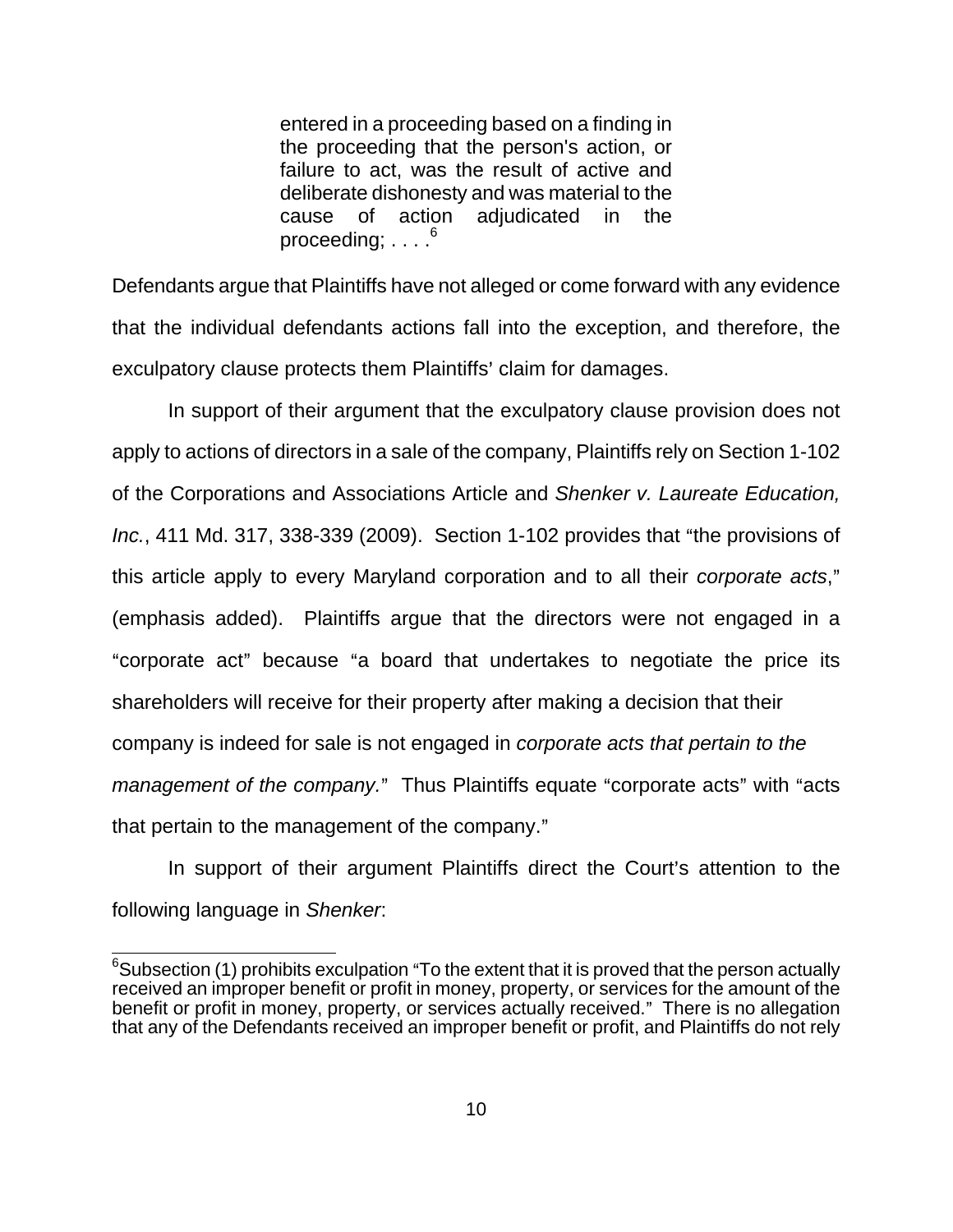on this exception.

 $\overline{a}$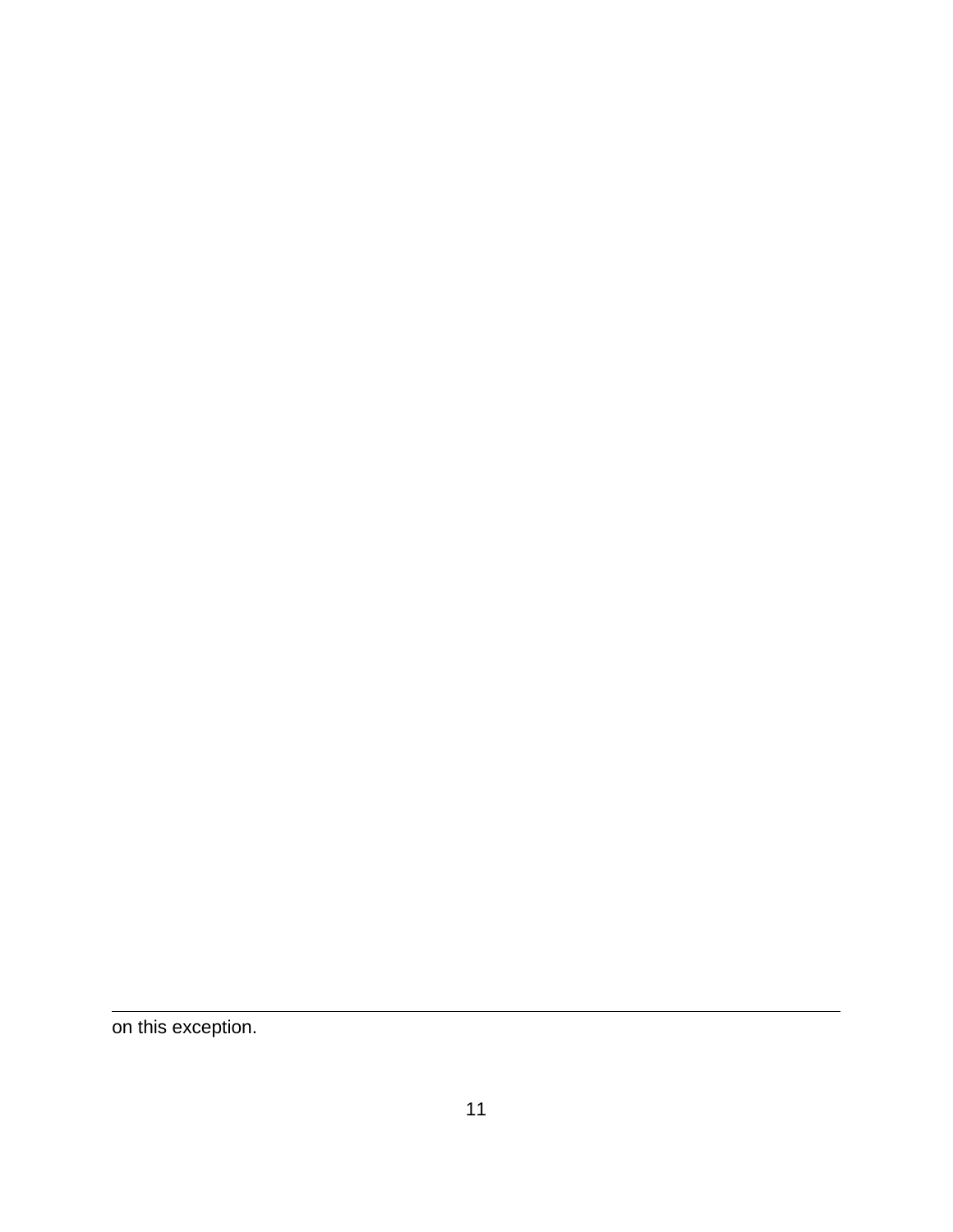It is without question that  $[Corps. 8$  Assocs. $]$  § 2-405.1(a) governs the duty of care owed by directors when they undertake managerial decisions on behalf of the corporation. When directors undertake to negotiate a price that shareholders will receive in the context of a cash-out merger transaction, however, they assume a different role than solely 'managing the business and affairs of the corporation.' Duties concerning the management of the corporation's affairs change after the decision is made to sell the corporation . . . Beyond that point, in negotiating a share price that shareholders will receive in a cash-out merger, directors act as fiduciaries on behalf of the shareholders.

411 Md. at 338-339 (internal citations omitted). While this language makes clear that directors engaged in merger negotiations are not engaged in *corporate managerial duties*, neither it, nor any other language in *Shenker* indicates or suggests that the sale or merger of a corporation and acts related thereto are not *corporate acts*, as contemplated by §1-102 of the Corporations and Associations Article.

In fact, not only does the cited language not support Plaintiffs' argument, there is language in *Shenker* that supports the opposite conclusion. In holding that §2-405.1 does not bar direct shareholder suits, the *Shenker* Court compared the language of  $\S2-405.1(g)$  with the language of  $\S2-405.2$ . The Court pointed to the language of  $\S2-405.1(q)$  that provides that "[n]othing in this section creates a duty of any director of a corporation enforceable otherwise than by the corporation or in the right of the corporation," and concluded that the language "plainly means that, to the extent §2-405.1 creates duties on directors . . . , those duties are enforceable only by the corporation or through a shareholders' derivative action." 411 Md. at 348. In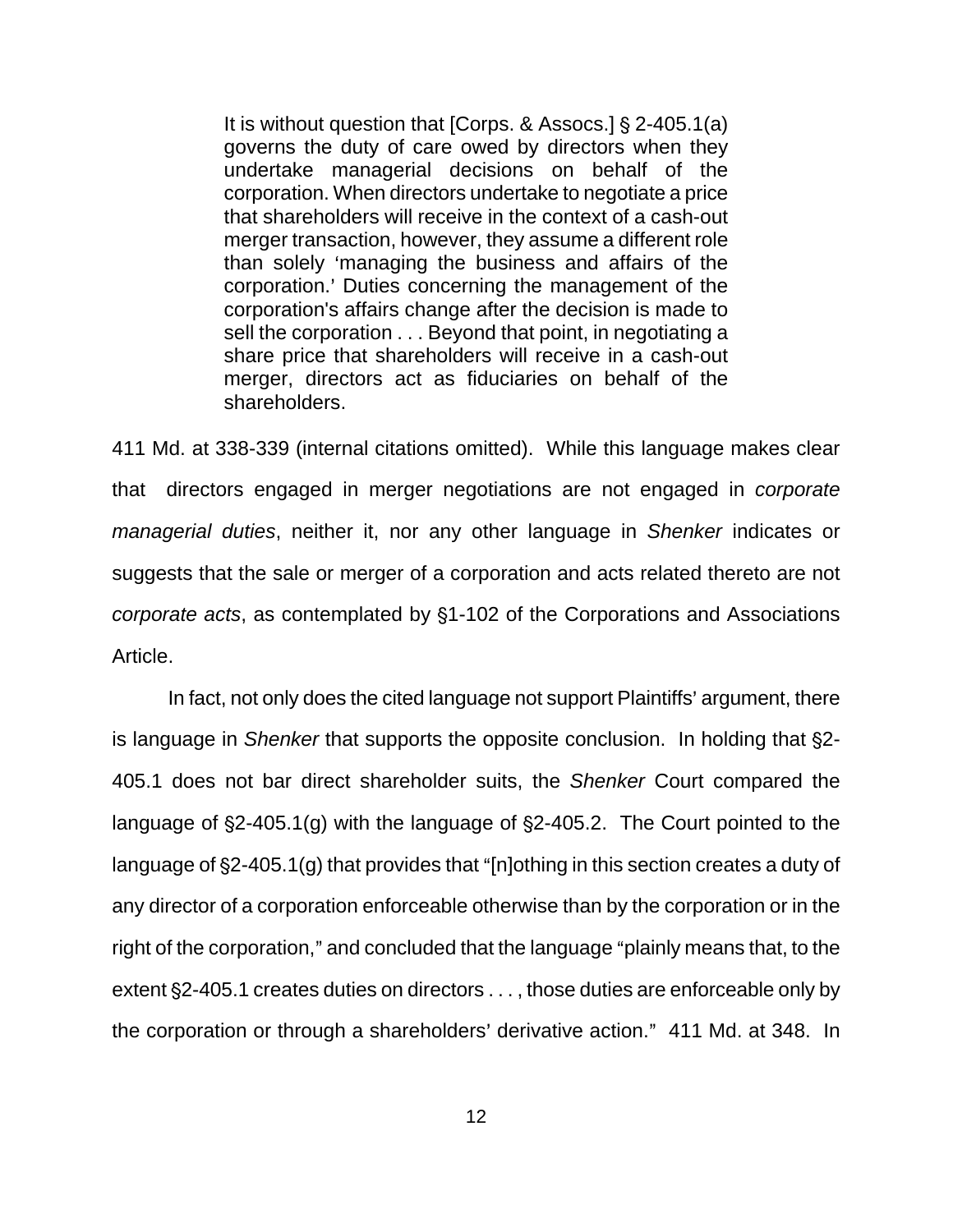further support of that conclusion, the Court emphasized that there is no language in subsection g that bars a direct shareholder suit "against directors based on duties created other than [those created] by  $\S$  2-405.1." The Court then contrasted that to the language in  $\S2-405.2$  which *does* contain language limiting directors' liability to shareholders:

> The language of the statute  $[§ 2-405.1 (g)]$  makes no mention of barring direct shareholder actions against directors based on duties created other than by  $\frac{62-405.1}{6}$ such as the fiduciary duties of candor and maximization of shareholder value discussed *infra.* See § 2-405.2 ("The charter of the corporation may include any provision expanding or limiting the liability of its directors and officers to the corporation *or its stockholders* . . .") (emphasis added).

*Id*. at 348-49 (emphasis in original).

As the Court reiterated in *Shenker*, "[t]he cardinal rule of statutory interpretation is to ascertain and carry out the true intention of the Legislature," *Id.* at 347 (citations omitted), and a court begins that process by looking at the "language of the statute itself" and giving the words "their ordinary and natural significance." *Id.* at 348 (citations omitted). A "statute is to be read so that no word, phrase, clause, or sentence is rendered meaningless." *Id.* (*citing Reichs Ford Rd. Joint Venture v. State Rds. Comm'n of the State Highway Admin.*, 388 Md. 500 (2005)). Nothing in the language of Sections 1-102 or 2-504.2 supports Plaintiffs' argument. This Court agrees with Defendants that §1-102 is expansive; it applies to "every *Maryland* corporation," and to "all their corporate acts". The sale of a company is a fundamental corporate act. The merger agreement is an agreement between two corporations, Terra and Yara.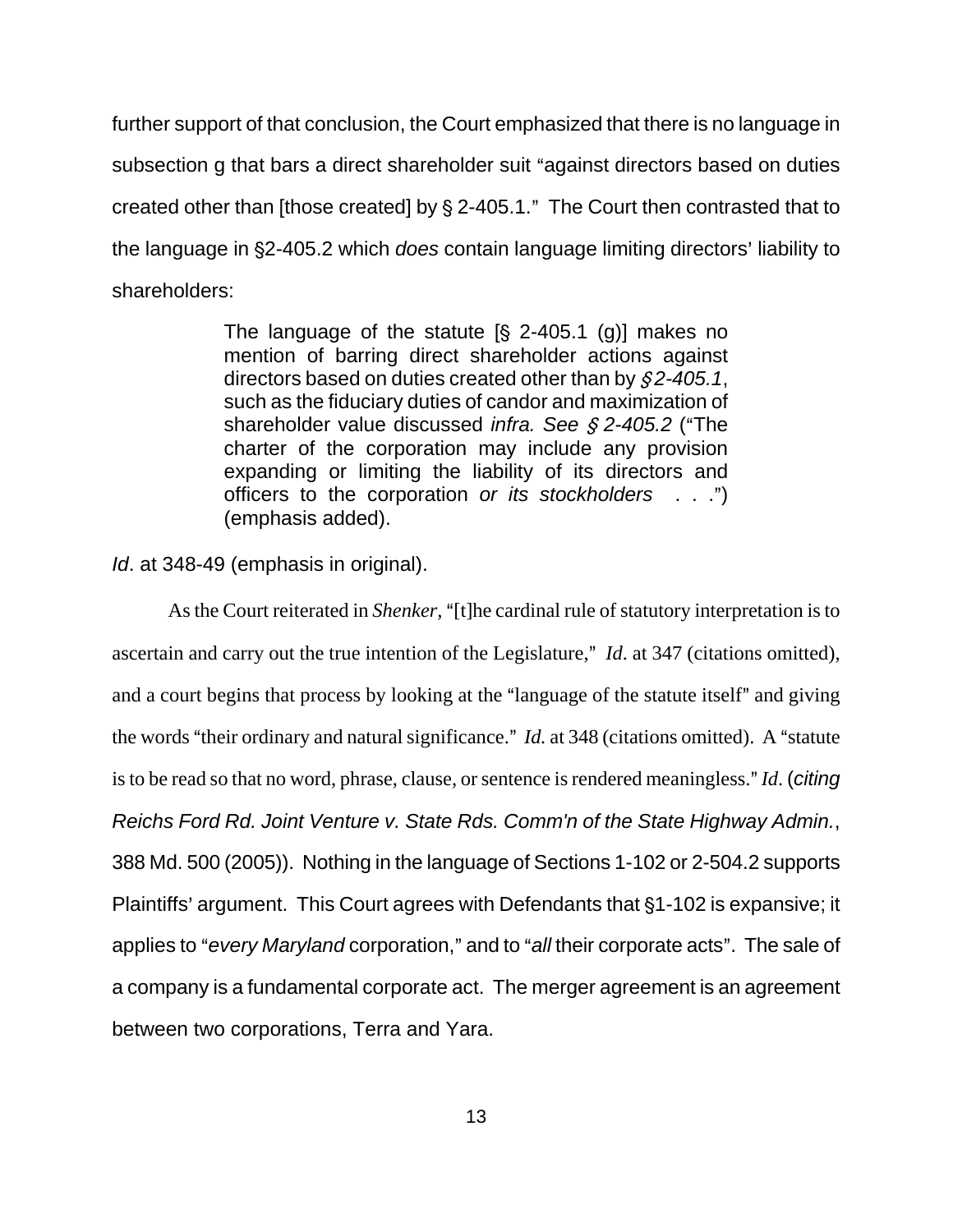Moreover, the impetus for the statute providing for an exculpatory clause was a decision by the Delaware Supreme Court, *Smith v. Van Gorkom*, 488 A. 2d 858 (Del. 1985), that imposed personal liability on directors in a sale-of-control context. James J. Hanks, Jr. and Larry P. Scriggins, *Let Stockholders Decide: The Origins of the Maryland Director and Officer Liability Statute of 1988*, 18 U. Balt. L. Rev. 235-37 (1988). Thus the very circumstance to which Plaintiffs' argue the statute does not apply was a reason for the creation of the statute.

In sum, while Plaintiffs are correct that *Shenker* identifies different duties and responsibilities related to merger negotiations as compared to duties owed in relation to corporate *managerial* acts, this Court has found no support for Plaintiffs' notion that a corporate merger, and the actions of directors related thereto, are not *corporate* acts. Therefore, the exculpatory clause of Terra's charter applies to the individual defendants decision to sell the company.

Plaintiffs' argument that they have pled facts demonstrating that Defendants engaged in active and deliberate dishonesty that is material to the claims in the Complaint is equally unavailing. Plaintiffs allege that Defendants falsely told CF that Terra was "not for sale" at the same time that Plaintiffs were negotiating a sale to Yara, and that this deliberately dishonest statement caused CF to stop pursuing Terra. Plaintiffs' argue that the purpose of this deliberate dishonesty was to stave off a disfavored bidder and that the statement resulted in a suppression, rather than a maximization, of shareholder value. Defendants respond that the statement proffered by Plaintiffs is not admissible, and even if it is admitted, it was not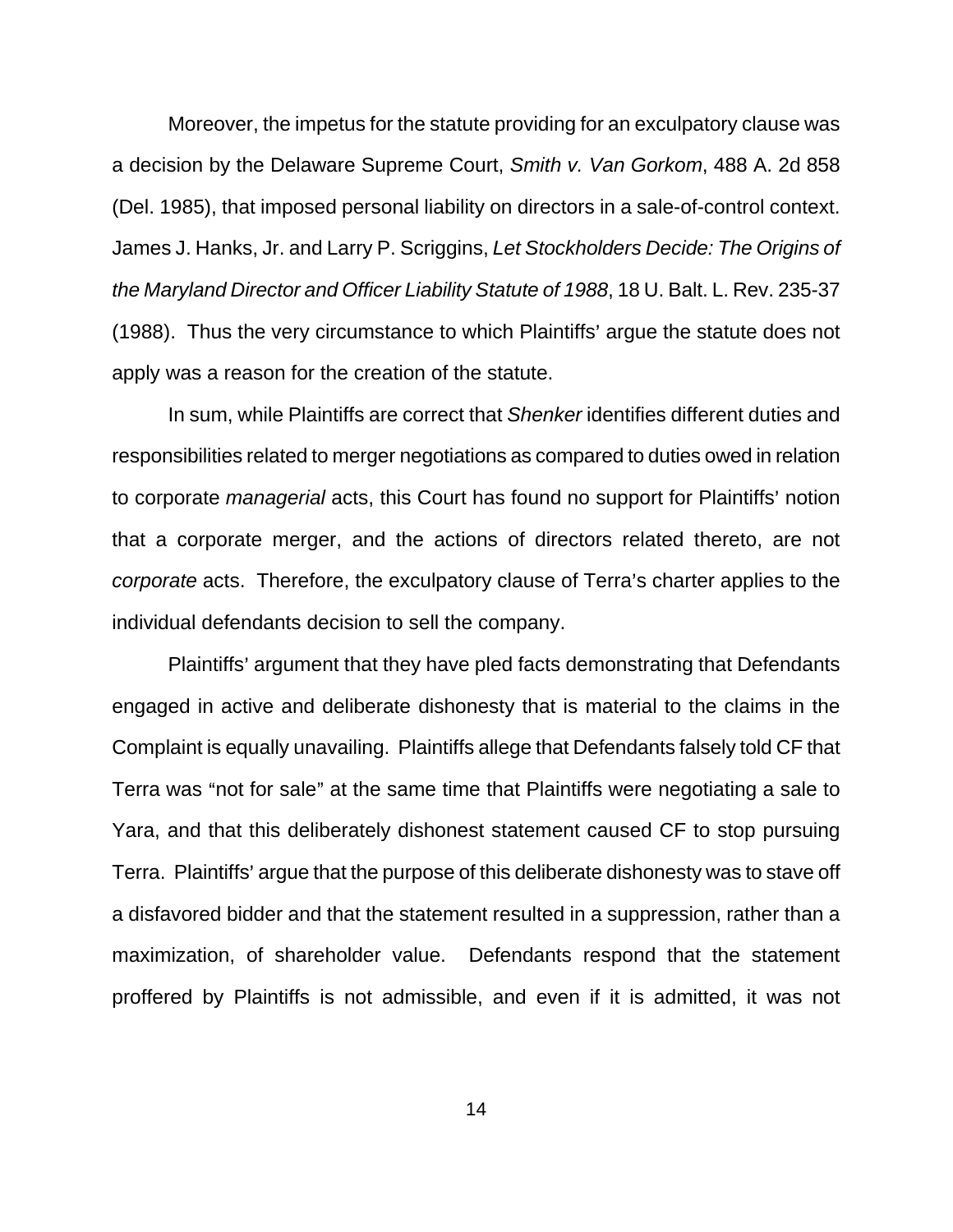dishonest and did not suppress shareholder value.

Plaintiffs rely on a press release issued by CF on March 2, 2010. The press release contained a letter from CF to the Terra Board also dated March 2, 2010, in which CF stated that it had been advised by Terra in early January that "Terra is not for sale." The letter further stated that following that statement, CF withdrew its offer. Defendants correctly argue that the letter is inadmissible hearsay. Plaintiffs assert that the statement is admissible under the business records exception in Rule 5-803(b)(6), which provides, in part:

> A memorandum, report, record, or data compilation of acts, events, conditions, opinions, or diagnoses if (A) it was made at or near the time of the act, event, or condition, or the rendition of the diagnosis, (B) it was made by a person with knowledge or from information transmitted by a person with knowledge, (C) it was made and kept in the course of a regularly conducted business activity, and (D) the regular practice of that business was to make and keep the memorandum, report, record, or data compilation. A record of this kind may be excluded if the source of information or the method or circumstances of the preparation of the record indicate that the information in the record lacks trustworthiness.

The CF letter and accompanying press release are dated March 2, 2010 and refer to statements and events that allegedly occurred in January of 2010. Thus, the statement was not "made at or near the time" of the event. Md. Rule  $5-803(b)(6)(A)$ . If the inadmissibility of the CF statement were Plaintiffs' only hurdle, the Court would allow Plaintiffs the opportunity to conduct discovery. Even if the statement were admissible, however, it does not prove or even permit an inference of material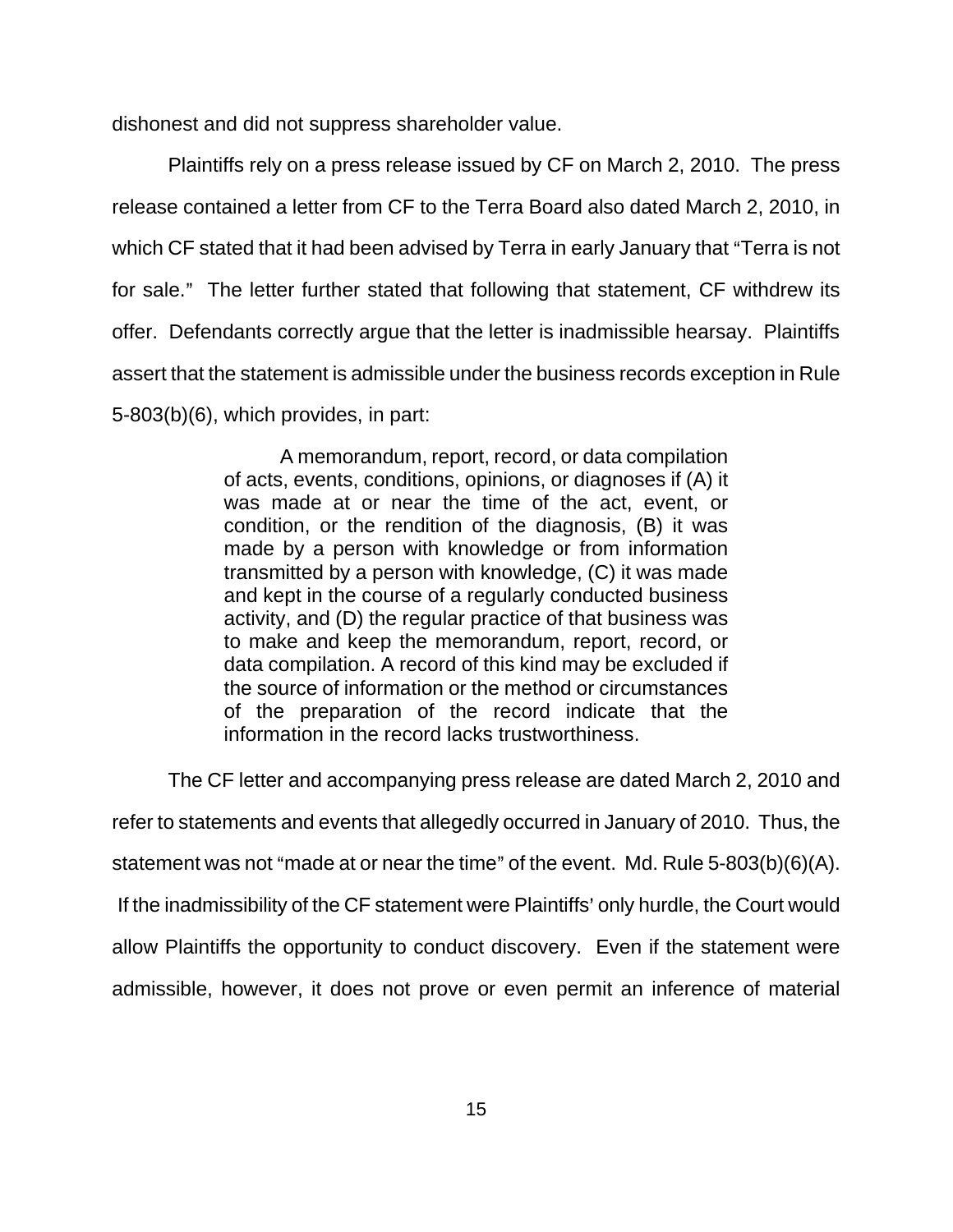dishonesty.

In the context of a large acquisition transaction, a statement that a company is "not for sale" is too vague and general to constitute fraud or material dishonesty. *See Marathon Ptnrs. L.P. v. M&F Worldwide Corp*., 2004 Del. Ch. LEXIS 101, \*22 (Del. Ch. July 30, 2004) ( $A$  statement by a director of a company to a potential acquirer that the president and CEO of the company said the 'company is not for sale at any price' reasonably might be interpreted as an invitation for the potential acquiror to put their cards on the table.@); *In re Toys R Us Shareholder Litigation*, 877 A.2d 975, 1007 (Del. Ch. 2005) (Players in American mergers and acquisition markets "have no problem with rejection. The great cases of the last quarter century . . . all involved bidders who were prepared, for financial advantage, to make hostile, unsolicited bids."). It is clear that CF understood the statement as an invitation to increase its bid. On January 14, 2010, in a press release issued contemporaneously with the withdrawal of its offer to acquire Terra, CF stated:

> It is clear that an acquisition of Terra now *would require a*  significant increase in our offer. . . ." \*\*\* "While the strategic merits of a transaction are undeniable, it is not in the best interests of CF Industries stockholders to *increase our offer to the level that we believe now would be required* for Terra to agree to an acquisition.

(Emphasis added).<sup>7</sup> Thus, any statement to CF that Terra was "not for sale" was heard by CF as an invitation to increase its bid. Furthermore, in the press release announcing its rejection of the CF December offer, the Terra Board stated that it

**TELECT**<br>Tother exhibits suggest that the statement was made as part of a discussion between the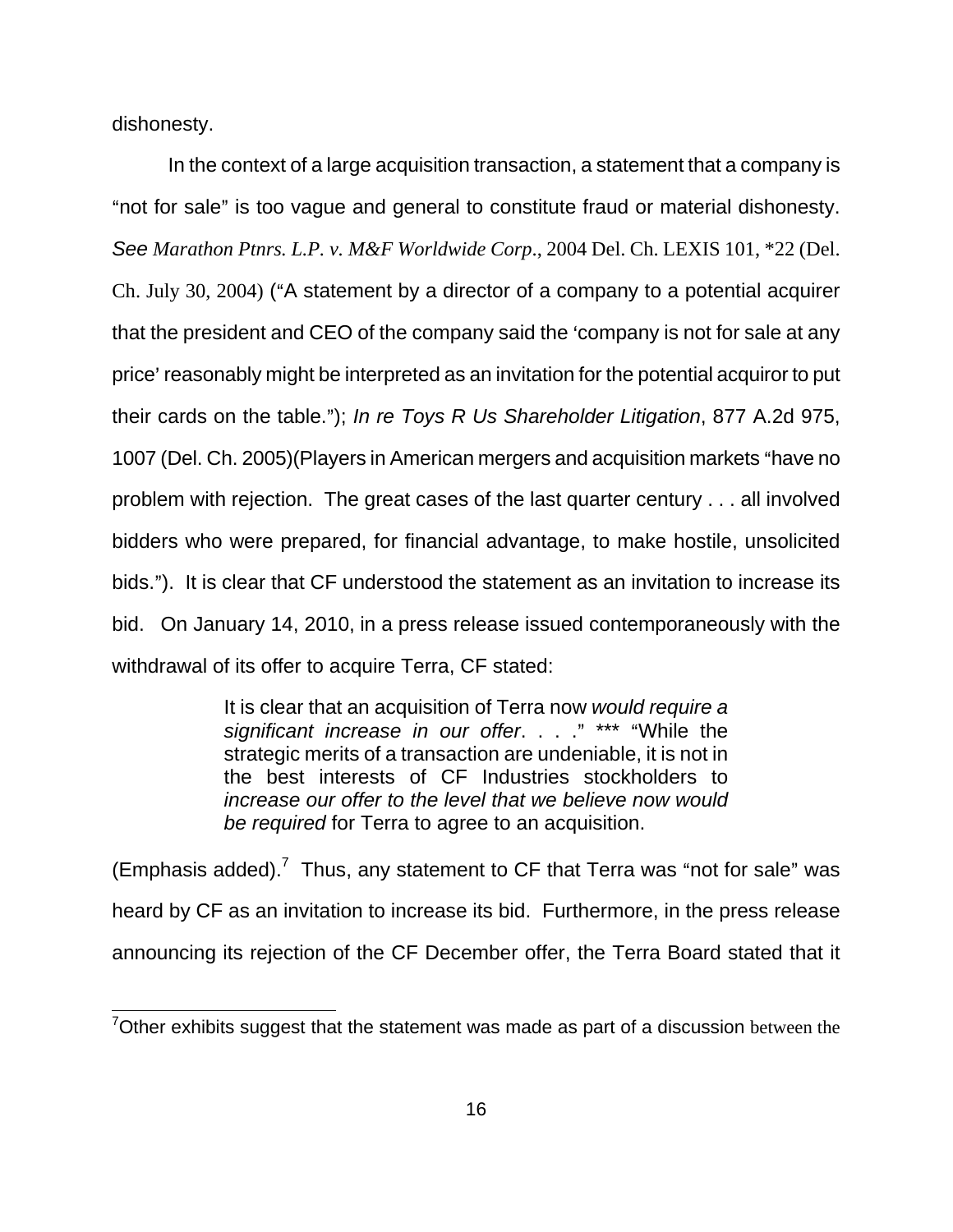would "continue to consider any bona fide opportunity that creates meaningful value for all Terra shareholders." Therefore, any statement to CF that Terra was not for sale, was a permissible negotiation strategy, not a dishonest statement and certainly is not "material" to Plaintiffs' cause of action.

Finally, Plaintiffs argument that the exculpatory clause, at most, provides an affirmative defense to be used by Defendants at trial fails. Plaintiffs argue that because the statute provides that an exculpatory clause does not immunize a defendant from damages "[t]o the extent that a *judgment* or other *final adjudication*" is "based on a *finding*" of dishonesty by a defendant, the provision cannot be the basis for a motion for summary judgment or dismissal. In support of their argument, Plaintiffs cite *In re Emerging Communs., Inc. S'Holders Litig*., 2004 Del. Ch. LEXIS 70 (Del. Ch. 2004). That case provides no support to Plaintiffs. In that case, after a trial, the trial court found that some of the directors were not exculpated and in the course of its decision stated:

> [W]here an interested merger is found to be unfair and the corporation's charter has [an] exculpatory provision, this Court must then proceed to "identify the breach or breaches of fiduciary duty upon which liability [for damages] will be predicated in the *ratio decidendi* of its determination that entire fairness has not been established." That is, "when entire fairness is the applicable standard of judicial review, a determination that the director defendants are exculpated from paying monetary damages can be made only *after the basis* for their liability has been decided."

*Id*. at 103.(citations and footnotes omitted) (emphasis in original). There is nothing

 $\overline{a}$ 

bankers for the two corporations, not by Defendants.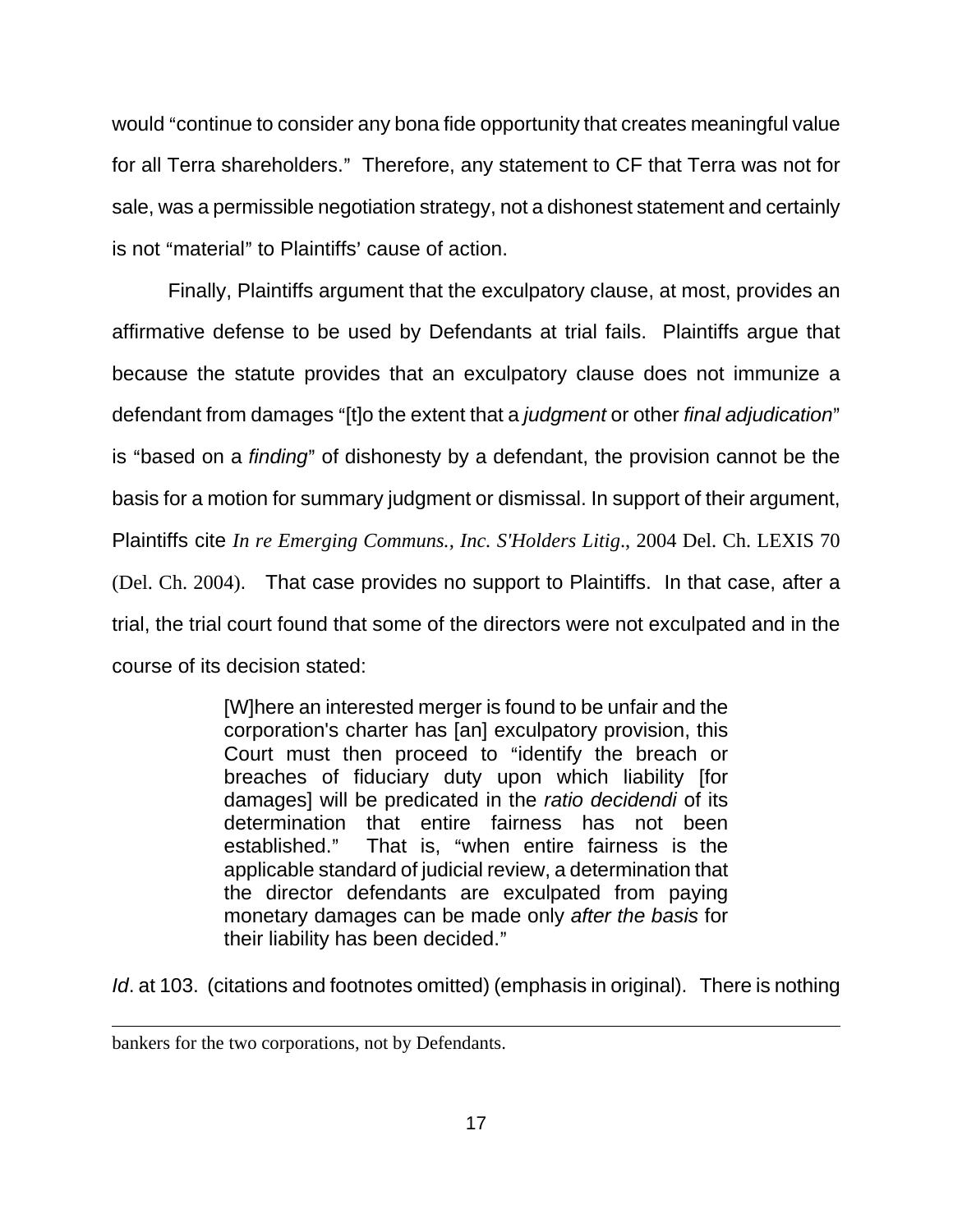in that language that supports Plaintiffs' argument that a determination of the applicability of an exculpatory clause cannot be made at the summary judgment stage. Here, there is no evidence that the merger was interested or unfair.

## Plaintiffs Have Not Alleged Sufficient Facts to Show That Defendants Breached Their Fiduciary Duties.

Defendants also argue that even absent the exculpatory clause, Plaintiffs have failed to state a claim for breach of fiduciary duty. Initially, Defendants argue that Maryland does not recognize a standalone claim for breach of fiduciary duty. While it is true that in *Kann v. Kann*, 344 Md. 689, 693 (Md. 1997), the Court stated that Aallegations of breach of fiduciary duty, *in and of themselves*, do not give rise to *an omnibus or generic cause of action at law* that is assertable against all fiduciaries. . . ," the *Kann* Court went on to state that while there is no "no universal or omnibus tort for the redress of breach of fiduciary duty [,] . . . [t]his does not mean that there is no claim or cause of action available for breach of fiduciary duty." *Id.* at 713.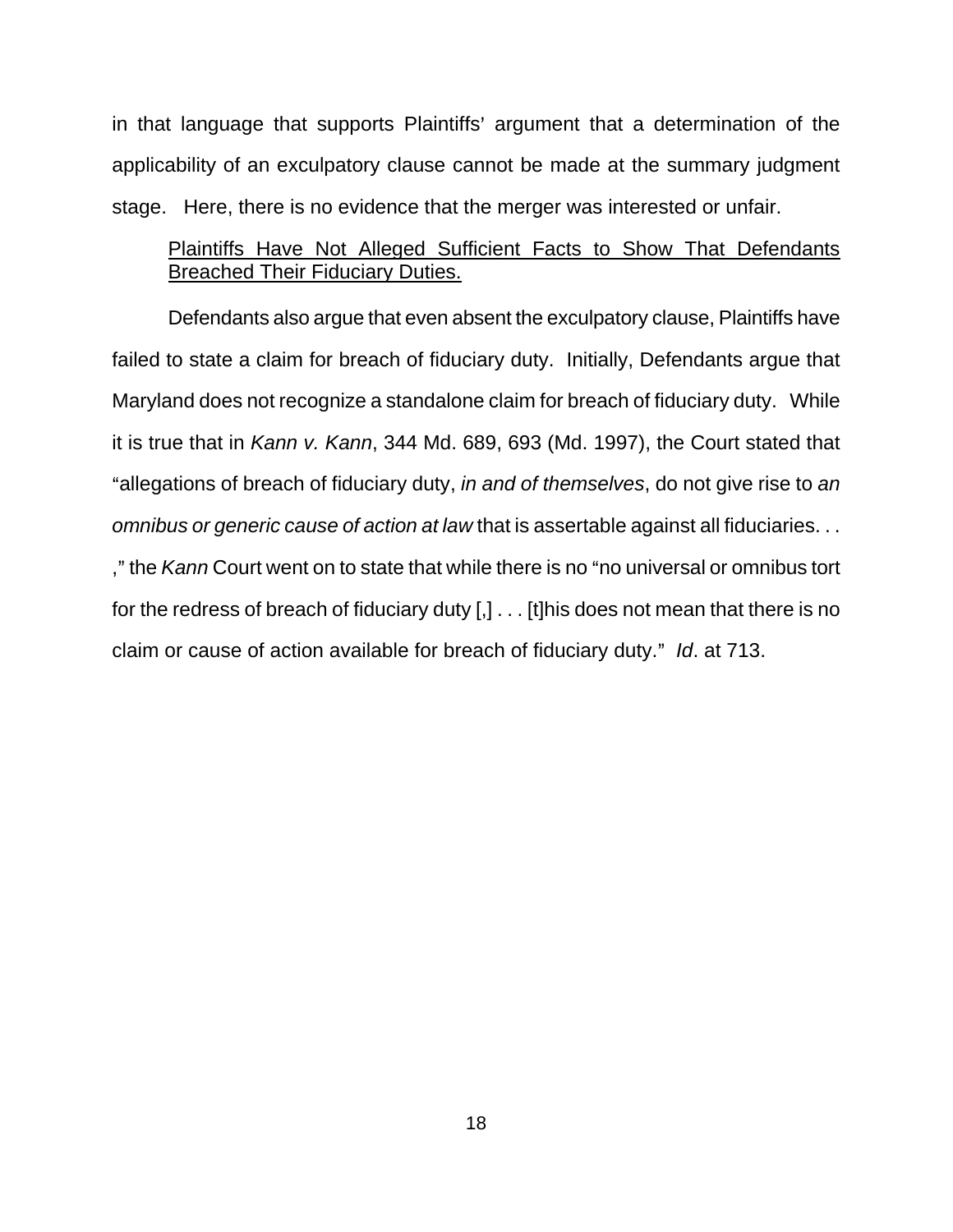Our holding means that identifying a breach of fiduciary duty will be the beginning of the analysis, and not its conclusion. Counsel are required to identify the particular fiduciary relationship involved, identify how it was breached, consider the remedies available, and select those remedies appropriate to the client's problem.

*Id*. It is now clear that "in a cash-out merger transaction, where the decision to sell a corporation has already been made, shareholders may pursue direct claims against directors for breach of their fiduciary duties. . . ." Shenker, 411 Md. at 342.<sup>8</sup> However, as discussed below, Defendants are correct that Plaintiffs' claim for breach of fiduciary duty in this case fails.

"When directors undertake to negotiate a price that shareholders will receive in the context of a cash out merger transaction, . . . , they assume a different role than solely 'managing the business and affairs of the company,'" *Id.* at 338, and "owe their shareholders common law duties of candor and good faith efforts to maximize shareholder value. . . ." *Id.* at 335-336. That standard, which was derived from *Revlon, Inc. v. MacAndrews & Forbes Holdings, Inc., 506 A.2d 173, 182 (Del. 1986)*, requires directors to act reasonably in obtaining maximum value for shareholders and provides for enhanced judicial review of directors' actions in the context of an acquisition as compared with day to day management of the company. *Id.* The enhanced judicial review is not, however, a license for courts to "second guess reasonable, but debatable, tactical choices that directors have made in good

<sup>&</sup>lt;sup>8</sup> Defendants' reliance on this Court's language in *Duty Free Americas, Inc. v. Legg Mason Wood Walker, Inc.*, 2005 MDBT 1 (Md. Cir. Ct. 2005) is therefore misplaced.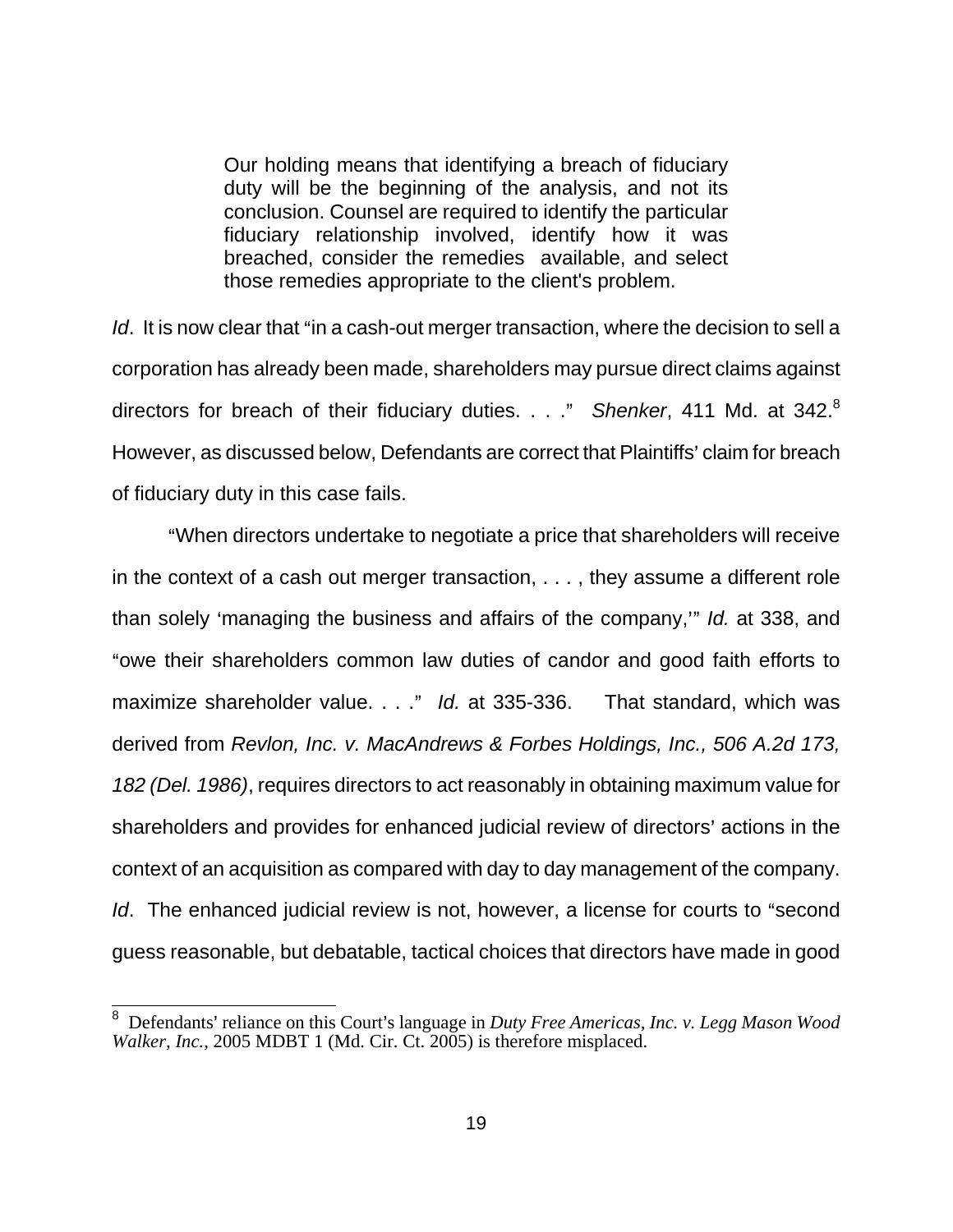faith.@ *In re Toys R Us Shareholder Litigation*, 877 A.2d 975, 1000 (Del. Ch. 2005). Rather, a court's task is "to examine whether the directors have undertaken reasonable efforts to fulfill their obligations to secure the best available price, and not to determine whether the directors have performed flawlessly.<sup>3</sup> Id. at 1001 (*quoting In re Pennaco Energy, Inc.* 787 A.2d, 691, 705 (Del. Ch. 2001)). "At the root of a judicial inquiry into whether a board met its *Revlon* duties is whether the board acted *reasonably*.@ *In re the MONY Group, Inc. Shareholder Litigation*, 852 A.2d 9, 26 (Del. Ch. 2004) (emphasis in original).

Plaintiffs assert that Defendants breached their *Revlon* duties in several ways, but the initial focus in their complaint and their memoranda, was that Defendants breached their fiduciary duties because the dollar value of CF's December 2009 offer was higher than the February 2010 Yara offer that the Board accepted. In the Consolidated Class Action Complaint, which was filed on March 30, 2010, Plaintiffs alleged:

- [O]ne analyst considered the [Terra Board's] acceptance of the Yara bid as "damage control" because [Terra] got a better price from CF.
- **•** Despite the attractiveness of the [December 2009 CF] offer, *which would have granted the Terra shareholders \$4.81 more than the Proposed Yara Transaction*. . .
- Terra's refusal to consider the offer from CF and to accept Yara's reduced offer only two months later. . .
- It made little sense [for the Terra Board] to reject an offer yielding nearly \$46 per share as not providing "meaningful value," only to accept a competing offer for only \$41.10 per share shortly thereafter . . .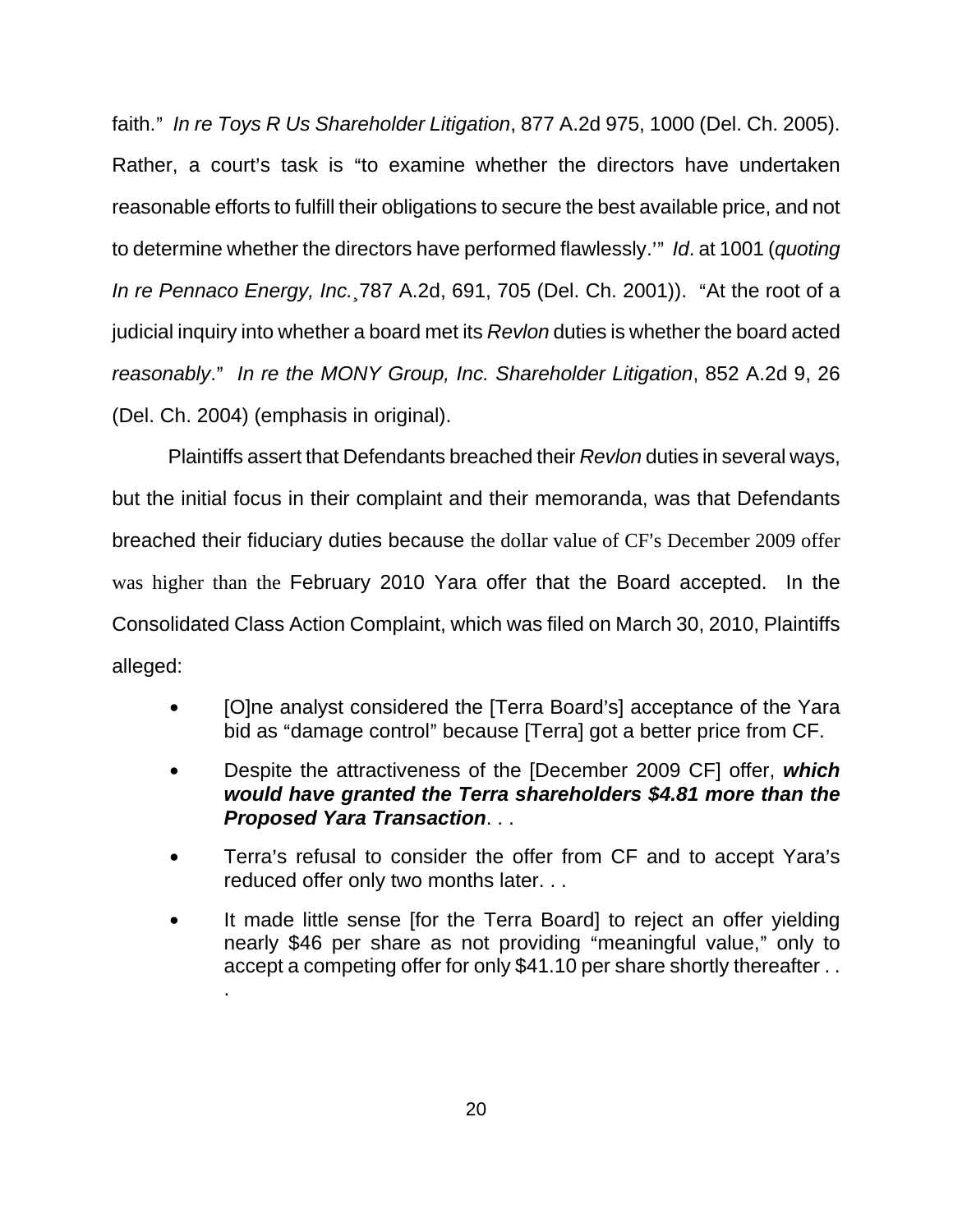(emphasis in original). Plaintiffs continued those assertions in their Motion for Partial Summary Judgment and their Opposition to Defendants Motion to Dismiss or in the Alternative for Summary Judgment. In their Motion for Summary Judgment, Plaintiffs stated:

- "CF Industries' final unsolicited proposal to purchase Terra in 2009 \*\*\* was worth \$45.91," and the Yara offer that the Board accepted, "was \$4.81 per share *less* than CF Industries' December 2009 bid."
- When the Terra Board accepted the Yara bid, the Board "was well aware . . . [of] the superior offer made in December 2009 by CF."
- "CF Industries had made what would be deemed a Superior Proposal *prior* to the Yara Offer. . . . "
- "CF Industries had repeatedly expressed interest in purchasing the Company on terms more advantageous to shareholders than those offered by the Yara Transaction;"
- "[t]he CF Offer was a Superior Proposal under the terms of the Merger Agreement;"
- "It the Yara Transaction was inferior to the CF Offer."

(Emphasis in original.) In their Opposition to Defendants' Motion, Plaintiffs stated:

- "CF had notified Terra that it had a continuing interest in acquiring [Terra] on terms more advantageous to shareholders than those offered by the Yara Transaction"
- At the time Terra accepted the Yara bid, Defendants knew that "CF was anxious to make an offer to acquire Terra shares for more than \$45.91 per share, or at least \$481 million more than Yara was willing to pay."

It is charitable to say that Plaintiffs' valuation of the December 7, 2009 CF

offer in all of these statements is inaccurate. Plaintiffs have always known that the

\$45.91 per share does not take into account that any cash payment pursuant to the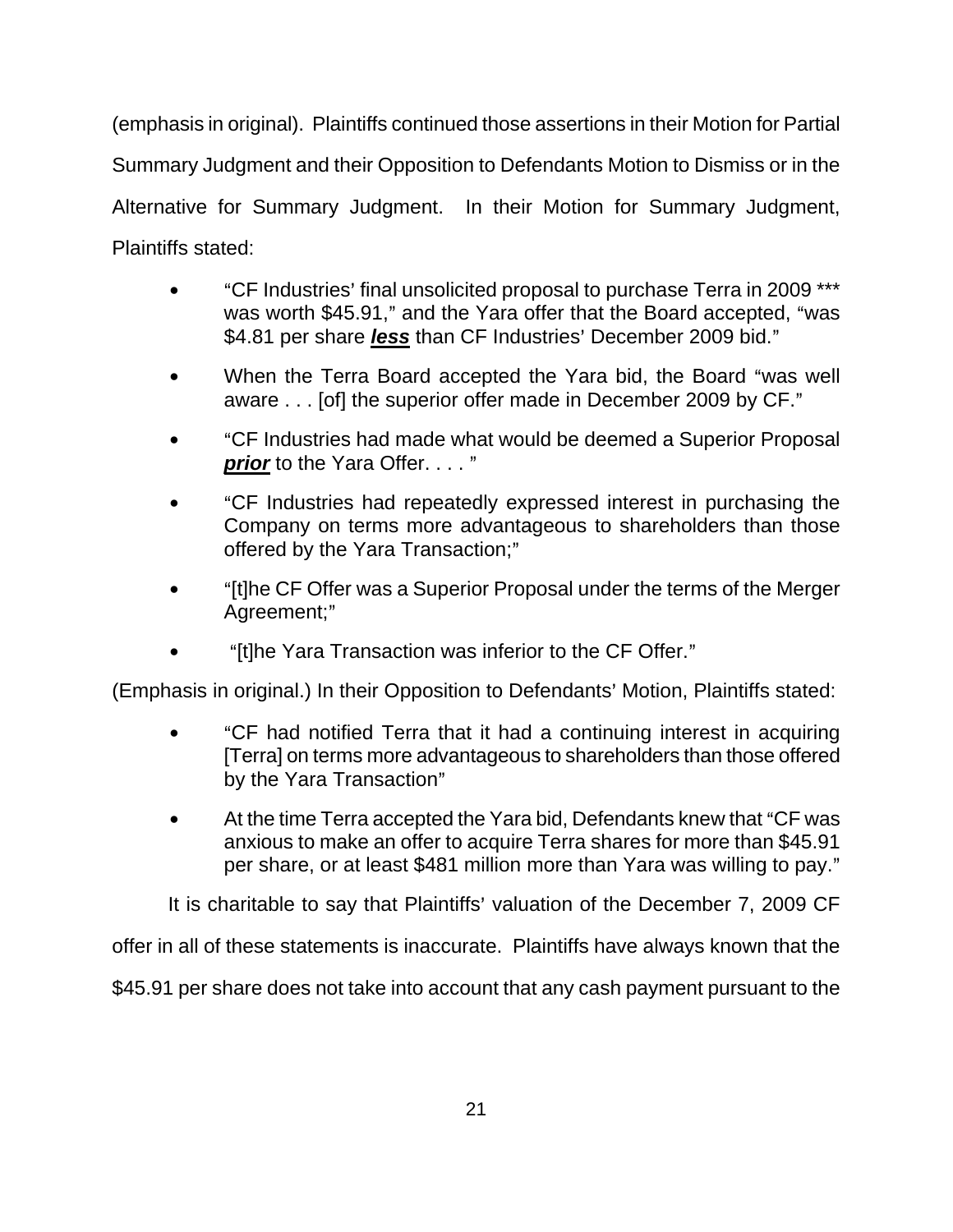CF offer would have included the \$7.50 special dividend payment to be distributed to shareholders regardless of the CF offer. As Plaintiffs knew when they made their allegations, the December 2009 offer had a value of \$38.41 per share, net of the \$7.50 Terra dividend. It is clear even from CF's Press Release, at the time of the offer, that the offer included the  $$7.50$  dividend and was "\$36.75 per share in cash (*\$29.25 net of the \$7.50 dividend*), plus 0.1034 of a share of CF industries common stock." (emphasis added). The Yara offer accepted by the Board in February of 2010, following the payment of the dividend, was \$41.10 per share. Thus, the only CF offer that was higher than the Yara offer was CF's final offer of \$47.40, which was accepted by the Terra Board in March of 2010.

At oral argument, Plaintiffs began to back away from their claim that the CF December offer was valued at \$45.91 per share and said that earlier assertions to that effect were not a "core claim" or central to their case. However, based solely on a statement that CF made in its March 2, 2010 letter to Terra and accompanying press release, Plaintiffs persisted in arguing that the value of the December CF offer was higher than the value of the Yara offer that Terra accepted. As it made its winning bid, CF stated,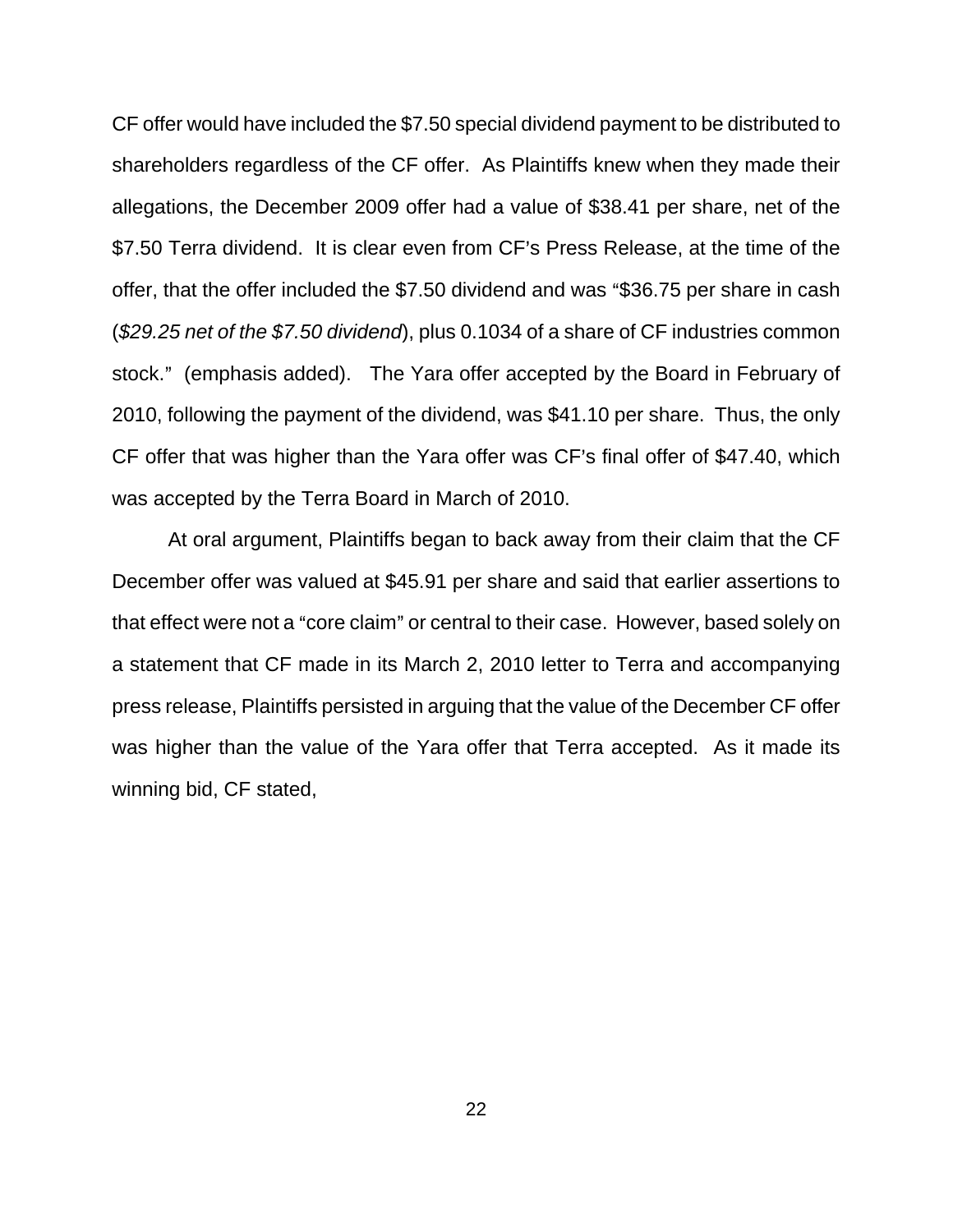we do not understand how Terra could have accepted an offer from Yara with a risk adjusted present value that we believe was not higher than the offer CF Industries had made in December 2009. The value of any offer from Yara must be discounted for the lengthy period to closing, as well as the risk that numerous conditions beyond Terra's control would not be satisfied, including regulatory, legislative, and stockholder approvals.

It can safely be said that this statement of opinion made by CF, in the midst of its efforts to outbid Yara, is not evidence that the December CF offer had a higher value than the Yara offer. Plaintiffs have proffered no other evidence that the December CF offer was higher than the Yara offer. In short, there is simply no basis for the claim that the Board members breached their fiduciary duties by agreeing to a lower price from Yara than had been offered by CF in December.

Plaintiffs also complain that the *process* that the Board chose was flawed and resulted in a price that did not maximize shareholder value. In support of their complaint about the sale process, Plaintiffs argue that Defendants "agreed to unfair deal protection provisions, including a no-solicitation provision, a standstill provision, a matching provision, and a massive \$123 million termination fee  $\dots$ " With respect to the termination fee, in their Complaint and memoranda, Plaintiffs' key argument is that if CF had not paid the termination fee, "Terra would have been more valuable to CF, and CF would have bid at least \$123 million more for the Company.  $\dots$ ," resulting in a greater value for the shareholders. At the oral argument, Plaintiffs went further and argued that by definition any termination fee, no matter the amount,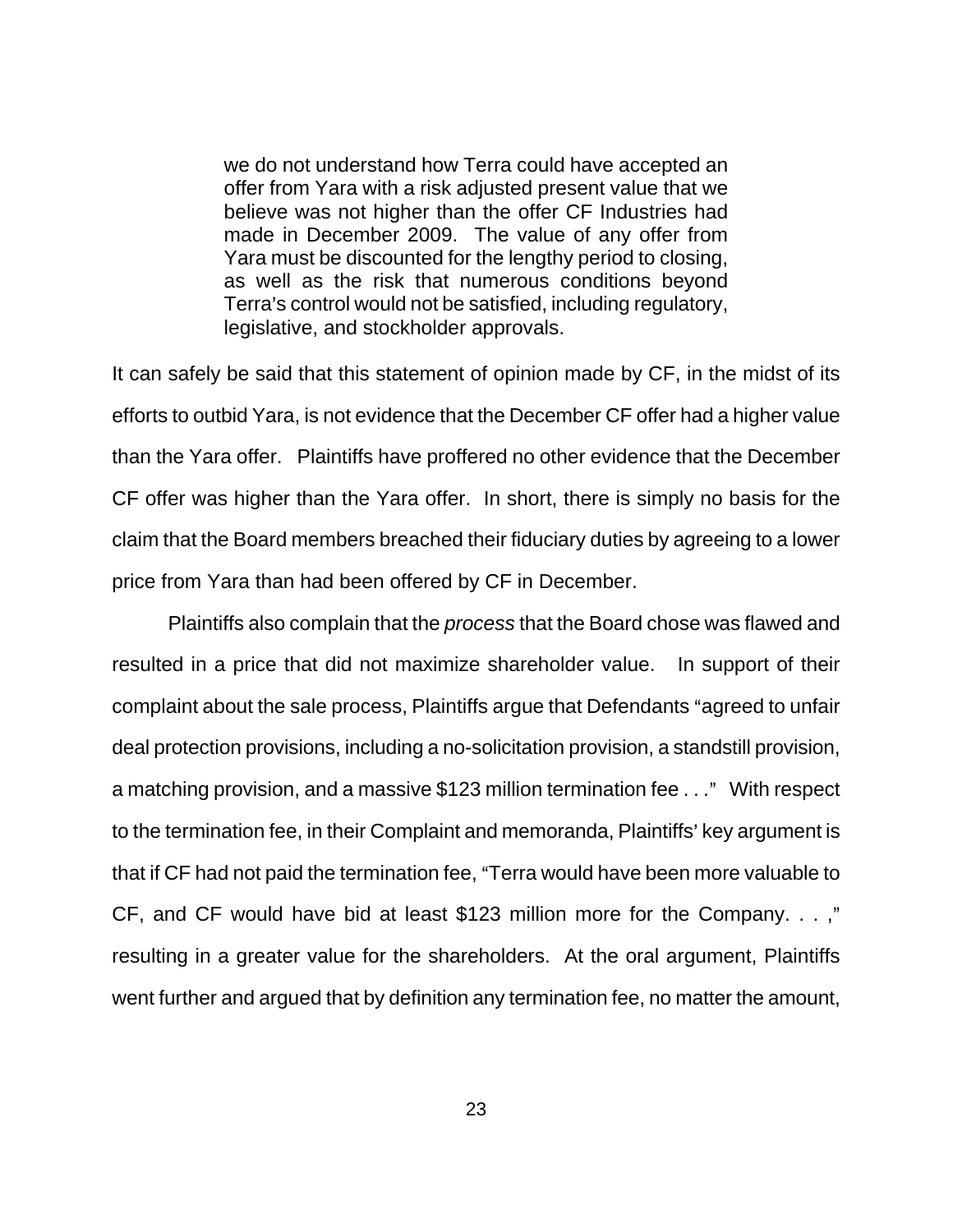is a breach of Defendants fiduciary duties. $9$ 

Plaintiffs argument that the termination fee was too high or that a termination fee at any amount was prohibited, is totally baseless. Termination fees are regularly used deal protection devices and are not presumptively inappropriate. *See McMillan v. Intercargo Corp., 768 A.2d 492, 505 (Del. Ch. 2000) (footnote omitted)* ("Nor do the rather ordinary 'deal protection' provisions of the merger agreement provide any support for the plaintiffs' *Revlon* claims. Putting aside the lack of any motive for the board to negotiate preclusive lock-ups, the termination fee and no-shop contained in the XL merger agreement are not out of keeping with those which have been upheld by Delaware courts."). Termination fees are usually analyzed as a percentage of the deal. *See In re Lear Corp. S*=*holder Litig.*, 926 A.2d 94, 120 (Del. Ch. 2007). A 3% fee, the percentage of the Yara and Terra deal that the fee represented in this case, is not unreasonable. *Id. See also In re Pennaco Energy, Inc. Shareholders Litig*., 787 A.2d 691, 707 (Del. Ch. 2001) ("The plaintiffs' attack on the termination fee's level is make-weight and at odds with precedent upholding the validity of fees at this level."); *In re Netsmart Techs., Inc. S'holders Litig.*, 924 A.2d 171, 177 (Del. Ch. 2007) (A "modest termination fee" of 3% was not "shown to be in any way coercive or preclusive.@); *In re MONY Group Inc. S*=*holder Litig*., 852 A.2d 9, 24 (Del. Ch. 2004) ("The termination fee is well within the range of reasonableness; here

**Produce 1**<br><sup>9</sup> Plaintiffs further complain that Defendants breached their duties by refusing to provide CF with information regarding the rejection of it's December 2009 offer and by telling CF that Terra was not for sale. Defendants had no duty to give information to CF on why their offer was rejected, and for the reasons discussed earlier, Defendants did not breach any duty by telling CF that Terra was not for sale.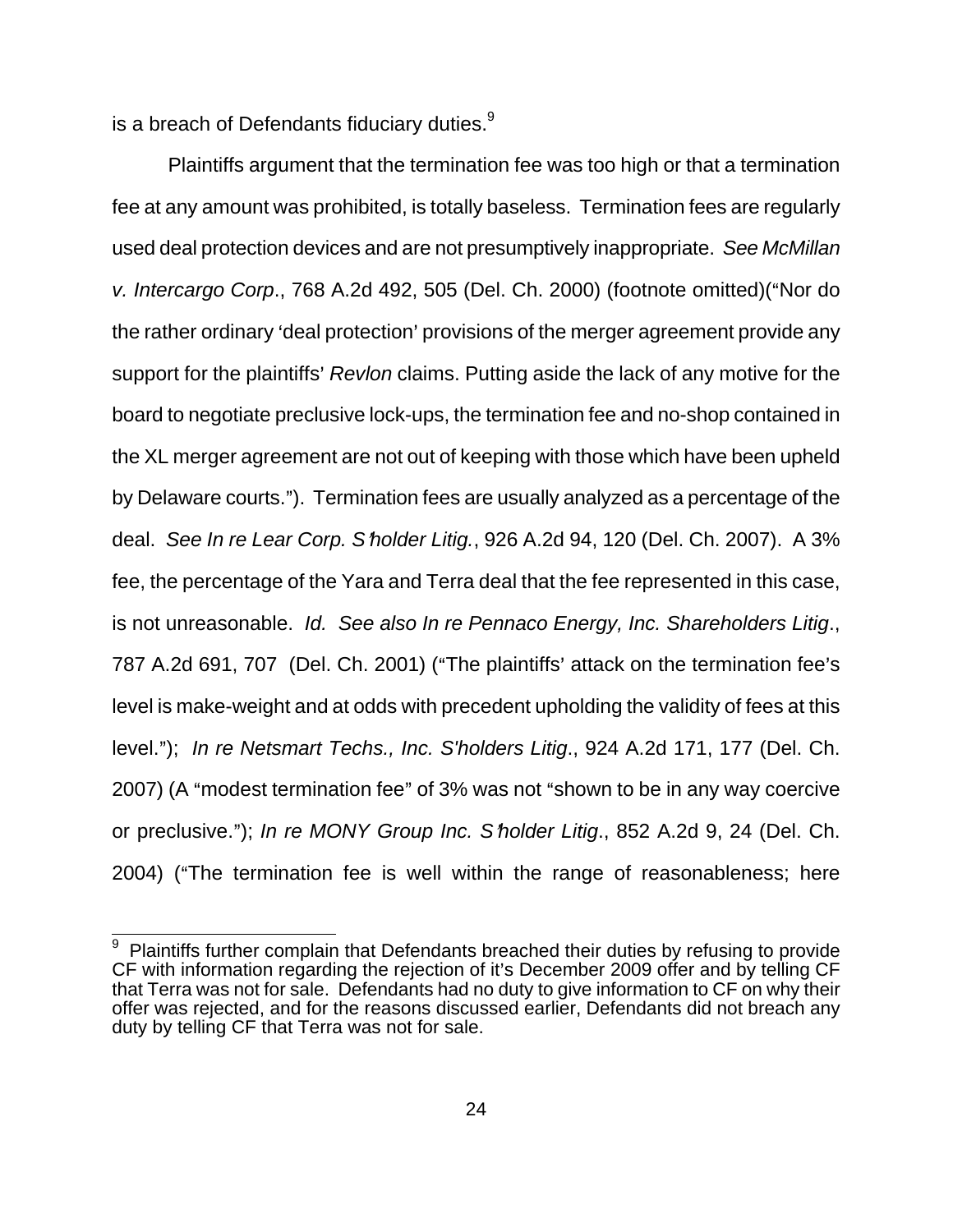representing only 3.3% of MONY's total equity value, and only 2.4% of the total transaction value.").

Second, Plaintiffs claim that if CF had not paid the \$123 million termination fee, it would have bid at least \$123 more for Terra is based on magical thinking. Plaintiffs offer no explanation on how or why CF would have bid an additional \$123 million for Terra, particularly in the absence of another competitive bid. In fact, Plaintiffs offer no explanation as to why CF would have even reached its ultimate offer of \$47.40 in the absence of competition from Yara.

Plaintiffs complain that the Board violated its duties by entering into an agreement to negotiate exclusively with Yara. Plaintiffs's argument ignores the reality of the situation surrounding the Yara negotiations. Defendants could not conduct simultaneous negotiations with Yara and CF because Yara was unwilling to engage in a bidding war to acquire Terra. Not only had Yara stated its unwillingness to engage in a bidding war but, despite its interest in acquiring Terra in 2009 when CF was making public bids to acquire Terra, Yara did not make any public bids.

Nor have Plaintiffs alleged or come forward with any facts in support of their claim that the Board breached its duties by negotiating exclusively with Yara and agreeing to a no-shop provision. "[A] board can fulfill its duty to obtain the best transaction reasonably available by entering into a merger agreement with a single bidder, establishing a 'floor' for the transaction, and then testing the transaction with a post-agreement market check." In re MONY Group Inc. S'holder Litig., 852 A.2d 9, 19 (Del. Ch. 2004). In response to an argument that a board had breached its duties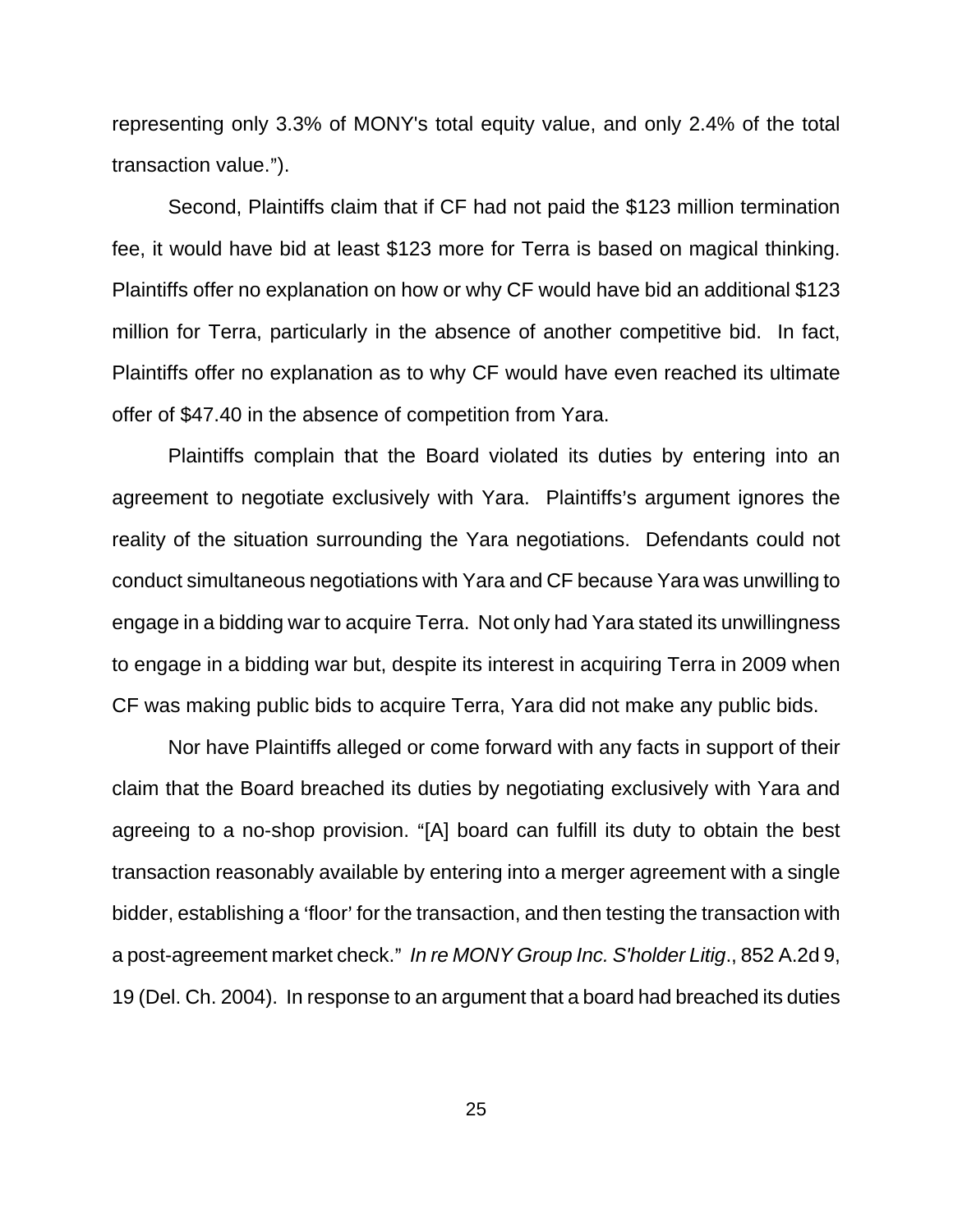by dealing with only one bidder at the time, the Delaware Supreme Court stated:

"[T]here is no risk-free approach to selling a company, and dealing with one bidder at a time has its own advantages. Thus, the mere fact that the Pennaco board decided to focus on negotiating a favorable price with Marathon and not to seek out other bidders is not one that alone supports a breach of fiduciary duty claim.

*In re Pennaco Energy, Inc. Shareholders Litig*., 787 A.2d 691, 706 (Del. Ch. 2001). The court noted that the agreement left the single bidder "exposed to competition from rival bidders, with only the modest and reasonable advantages of a 3% termination fee and matching rights." *Id.* at 707.

At the hearing, Plaintiffs argued that Defendants failed to obtain maximum value for the shareholders because they caused CF to walk away from negotiations. In fact, CF did not stop pursuing Terra. To the contrary, although CF stated that it was abandoning its pursuit of Terra, it made a bid to acquire Terra in March of 2010 that was significantly higher than either the Yara bid or CF's previous bids. Furthermore, CF has entered into a merger agreement with Terra. As Defendants point out, this is not a case where CF came out of the woodwork after the Yara acquisition was complete and said that they *would* have paid more. CF *did* pay more, and the Terra directors acted diligently in responding to CF's offer.

The Yara termination fee, exclusivity and confidentiality agreements, and no shop provision were necessary elements of obtaining a Yara deal, which subsequently brought about an offer from CF that was more than \$8 higher than CF's December 2009 offer. It is not within the Court's province to "second-guess"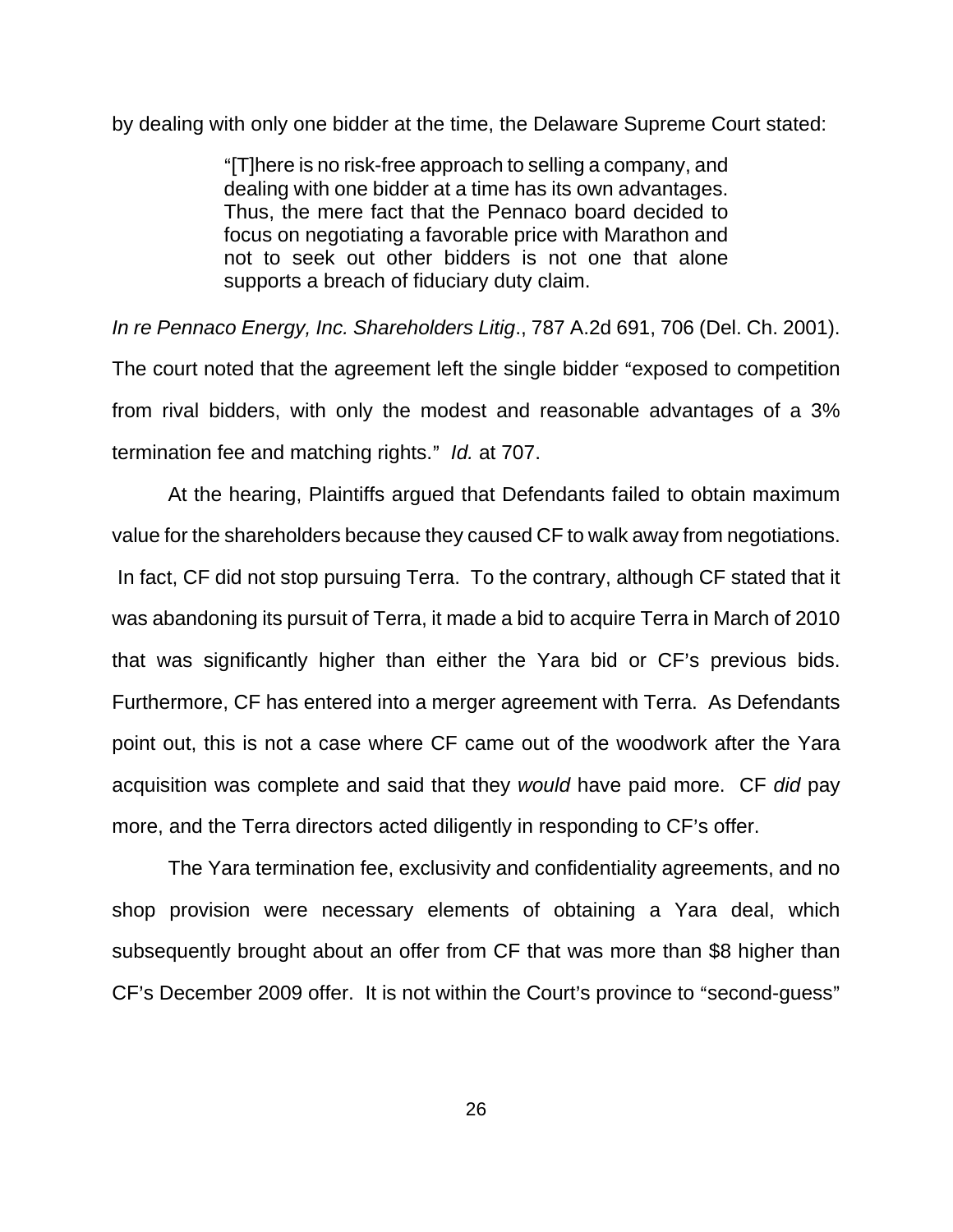the defendants decisions. *In re Toys "R" Us, Inc., S'holder Litig*., 877 A.2d at 1000. In sum, Plaintiffs have failed to allege facts that show that defendants did not make Agood faith efforts to maximize shareholder value.@ *Shenker*, 411 Md. at 336. The results achieved by the Board preclude such a claim. There is no factual basis for a claim that there was a better deal to be had from CF or anyone else, and there is nothing about the process that is evidence that the Board's actions were anything less than good faith efforts to maximize shareholder value.

# Plaintiffs Have Not, and Cannot Allege a Breach of Fiduciary Duty Claim Against Terra.

Defendant Terra argues that a fiduciary duty claim can not be asserted against it as a matter of law because a corporation "is not a fiduciary of, and thus cannot owe a fiduciary duty to, its shareholders." In re Dataproducts Corp. Shareholders Litig, 1991 WL 165301 at \*6 (Del. Ch. 1991).<sup>10</sup> Under Delaware corporate law, while directors owe fiduciary duties to the corporation and its shareholders, "a corporation owes no duty to its shareholders independently from its agents." NRG Barriers, Inc. *v. Jelin, et al.*, 1996 WL 451319 at \*6 (Del. Ch. 1996). In their memoranda, Plaintiffs did not cite any authority to support their claim of a breach of fiduciary duty by Terra, and at the hearing, they conceded that there is no case supporting their position. Not swayed by the absence of any authority, Plaintiffs argued that the corporation was acting as an agent of the Board because the Board needed the company to take

 $\overline{a}$ 

The Court of Appeals ordinarily accords proper "respect" to "Delaware decisions on corporate law." Shenker, 411 Md. at 338 note 14 (citation and internal quotation marks omitted).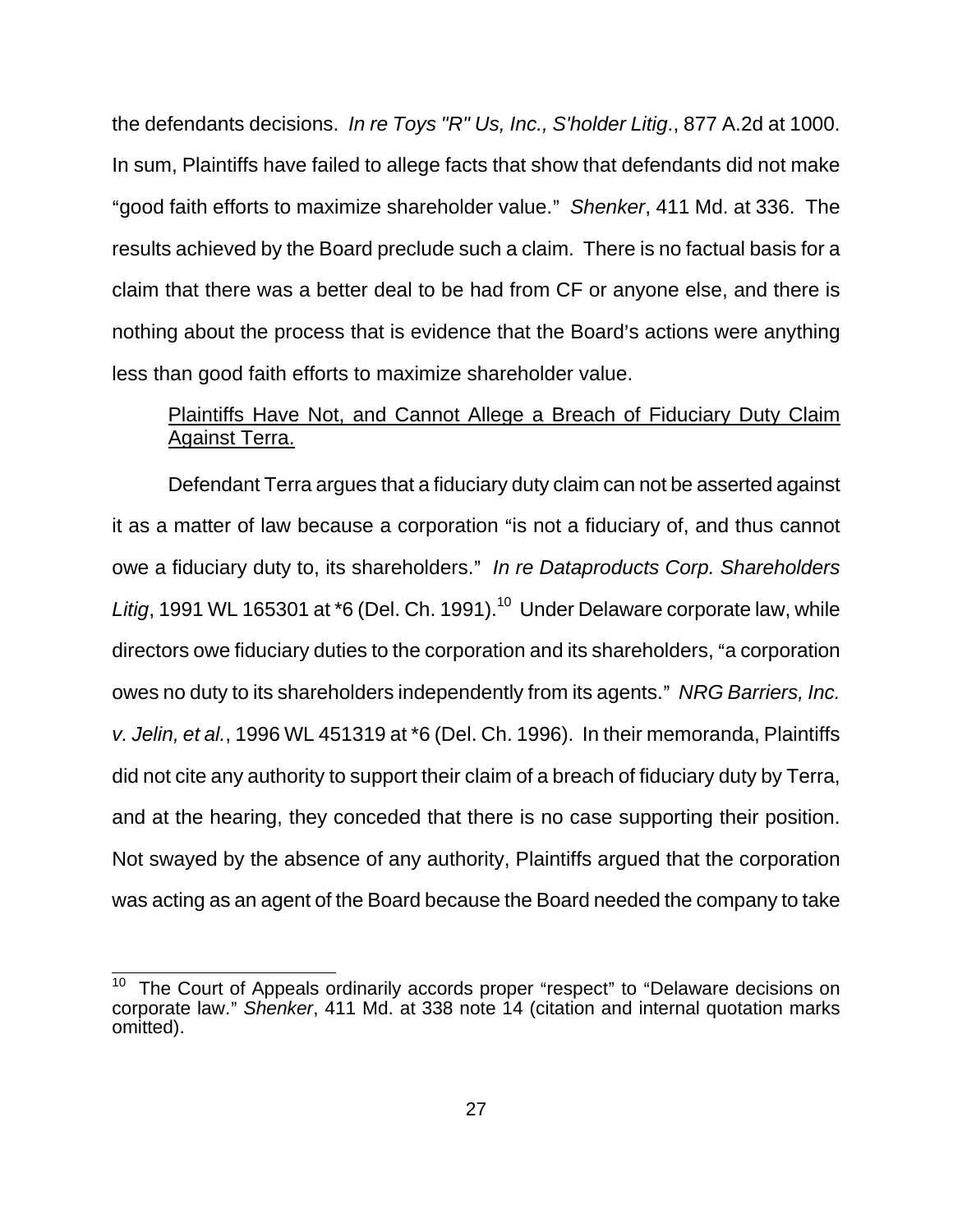actions without which the Yara transaction could not have occurred. They argue that Terra is liable because, at the behest of the Terra Board, and while imputed with the knowledge that the Terra Board was breaching it's fiduciary duties, Terra entered into the Merger Agreement. The argument does not hold water and the claim against Terra will be dismissed.

## The Count for Attorneys Fees Will Be Dismissed and Plaintiff May File a Motion for Attorneys' Fees.

Defendants also seek to dismiss Plaintiffs' attorneys' fees claim on the grounds that Maryland law does not recognize a separate and standalone action for attorneys' fees in a case such as this. Plaintiffs concede that a standalone claim for attorneys' fees is not recognized and request an opportunity to file a motion for attorneys' fees to argue that Plaintiffs' lawsuit prompted Defendants to take action for the benefit of Terra shareholders. Therefore this count will also be dismissed, and Plaintiff will be given an opportunity to file a Motion for Attorneys' Fees. See *Tandycrafts, Inc. v. Initio Partners, 562 A.2d 1162, 1165 (Del. 1989) ("Once it is* determined that action benefitting the corporation chronologically followed the filing of a meritorious suit, the burden is upon the corporation to demonstrate 'that the lawsuit did not in any way cause their action." (citation omitted)).